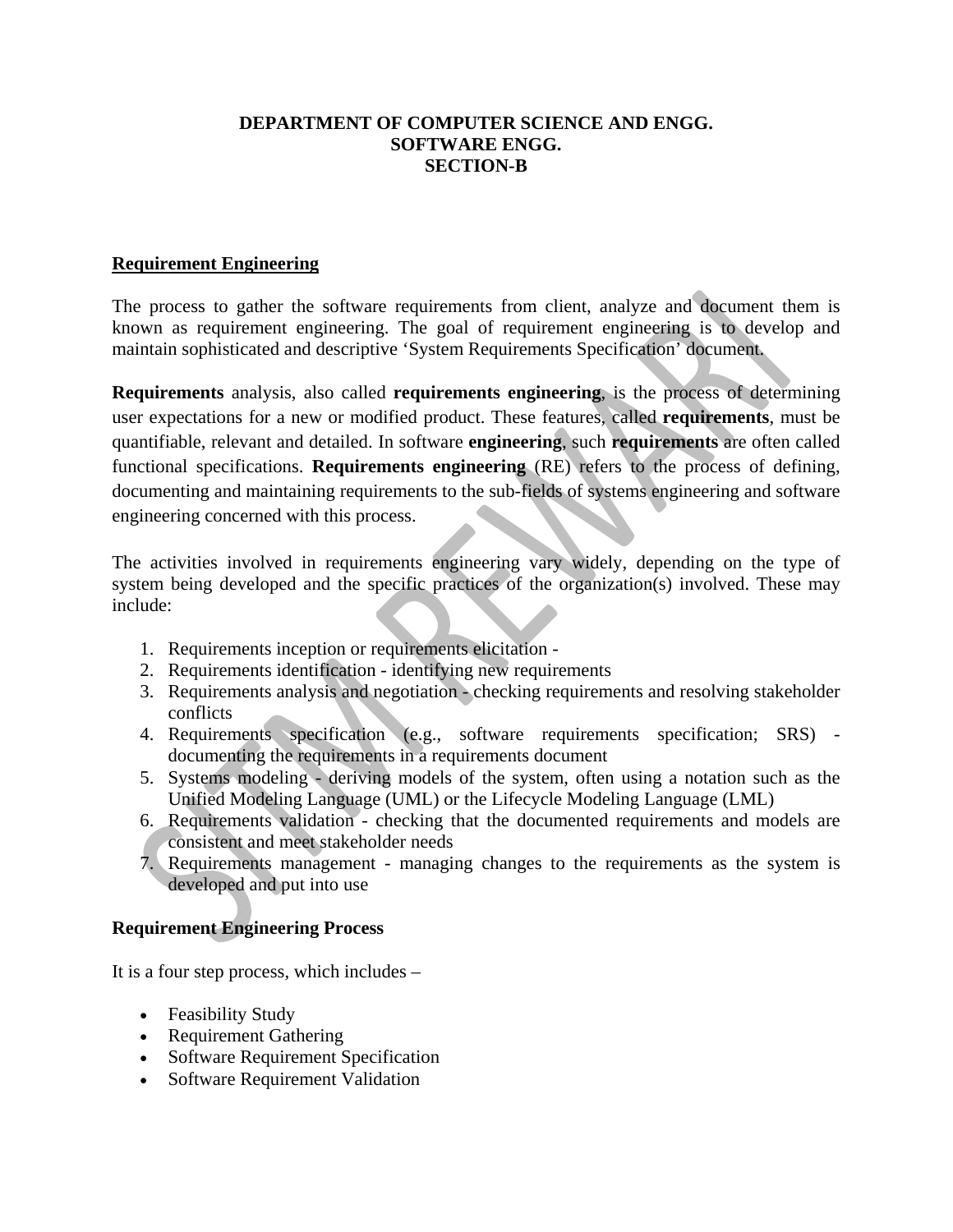## **Feasibility study**

When the client approaches the organization for getting the desired product developed, it comes up with rough idea about what all functions the software must perform and which all features are expected from the software.

Referencing to this information, the analysts does a detailed study about whether the desired system and its functionality are feasible to develop.

This feasibility study is focused towards goal of the organization. This study analyzes whether the software product can be practically materialized in terms of implementation, contribution of project to organization, cost constraints and as per values and objectives of the organization. It explores technical aspects of the project and product such as usability, maintainability, productivity and integration ability.

The output of this phase should be a feasibility study report that should contain adequate comments and recommendations for management about whether or not the project should be undertaken.

#### **Requirement Gathering**

If the feasibility report is positive towards undertaking the project, next phase starts with gathering requirements from the user. Analysts and engineers communicate with the client and end-users to know their ideas on what the software should provide and which features they want the software to include.

#### **Software Requirement Specification**

SRS is a document created by system analyst after the requirements are collected from various stakeholders.

SRS defines how the intended software will interact with hardware, external interfaces, speed of operation, response time of system, portability of software across various platforms, maintainability, speed of recovery after crashing, Security, Quality, Limitations etc.

The requirements received from client are written in natural language. It is the responsibility of system analyst to document the requirements in technical language so that they can be comprehended and useful by the software development team.

SRS should come up with following features:

- User Requirements are expressed in natural language.
- Technical requirements are expressed in structured language, which is used inside the organization.
- Design description should be written in Pseudo code.
- Format of Forms and GUI screen prints.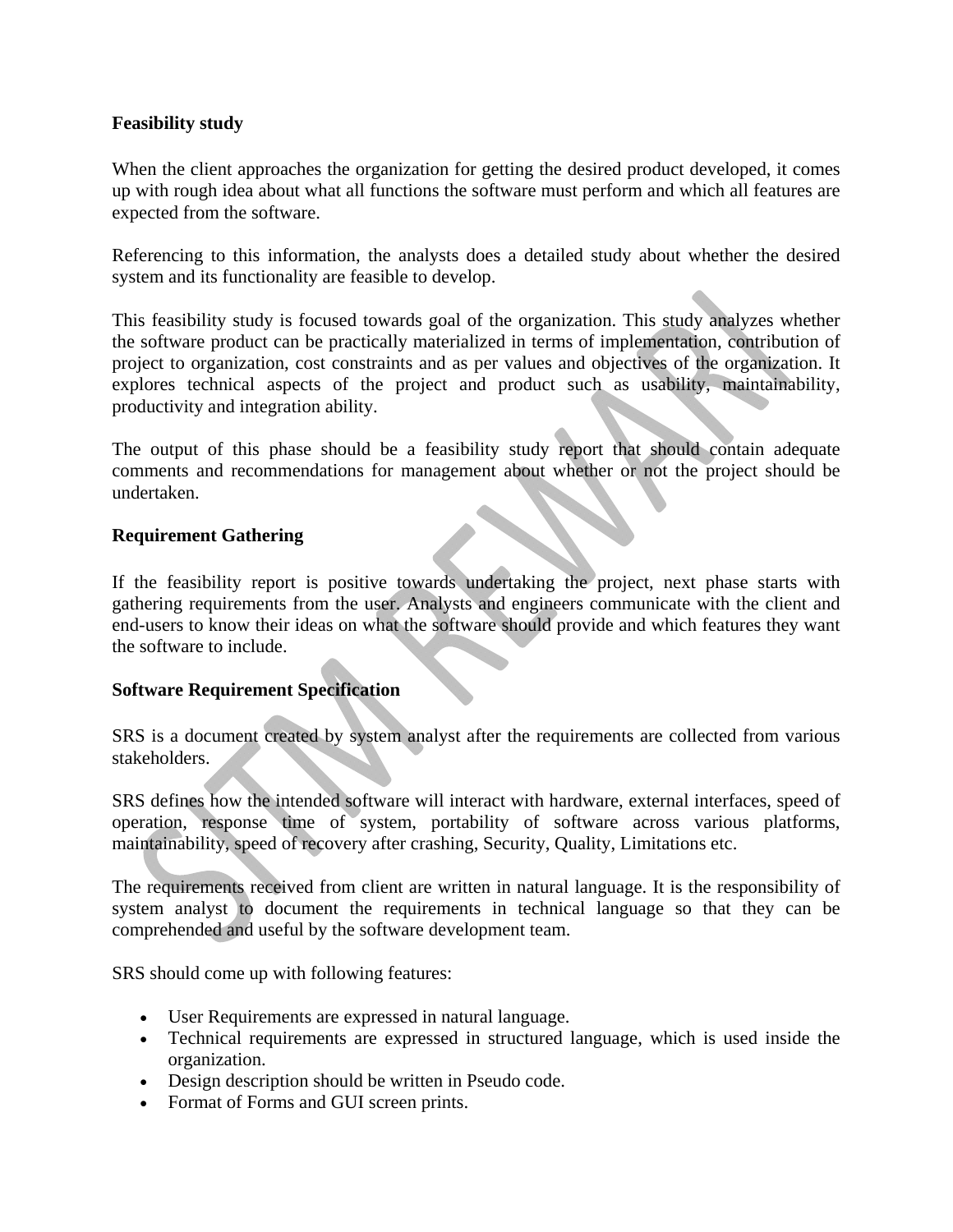Conditional and mathematical notations for DFDs etc.

#### **Software Requirement Validation**

After requirement specifications are developed, the requirements mentioned in this document are validated. User might ask for illegal, impractical solution or experts may interpret the requirements incorrectly. This results in huge increase in cost if not nipped in the bud. Requirements can be checked against following conditions -

- If they can be practically implemented
- If they are valid and as per functionality and domain of software
- If there are any ambiguities
- If they are complete
- If they can be demonstrated

# **Requirement Elicitation Process**

Requirement elicitation process can be depicted using the following diagram:



- **Requirements gathering** The developers discuss with the client and end users and know their expectations from the software.
- **Organizing Requirements** The developers prioritize and arrange the requirements in order of importance, urgency and convenience.
- **Negotiation & discussion** If requirements are ambiguous or there are some conflicts in requirements of various stakeholders, if they are, it is then negotiated and discussed with stakeholders. Requirements may then be prioritized and reasonably compromised.

The requirements come from various stakeholders. To remove the ambiguity and conflicts, they are discussed for clarity and correctness. Unrealistic requirements are compromised reasonably.

**Documentation -** All formal & informal, functional and non-functional requirements are documented and made available for next phase processing.

## **Requirement Elicitation Techniques**

Requirements Elicitation is the process to find out the requirements for an intended software system by communicating with client, end users, system users and others who have a stake in the software system development.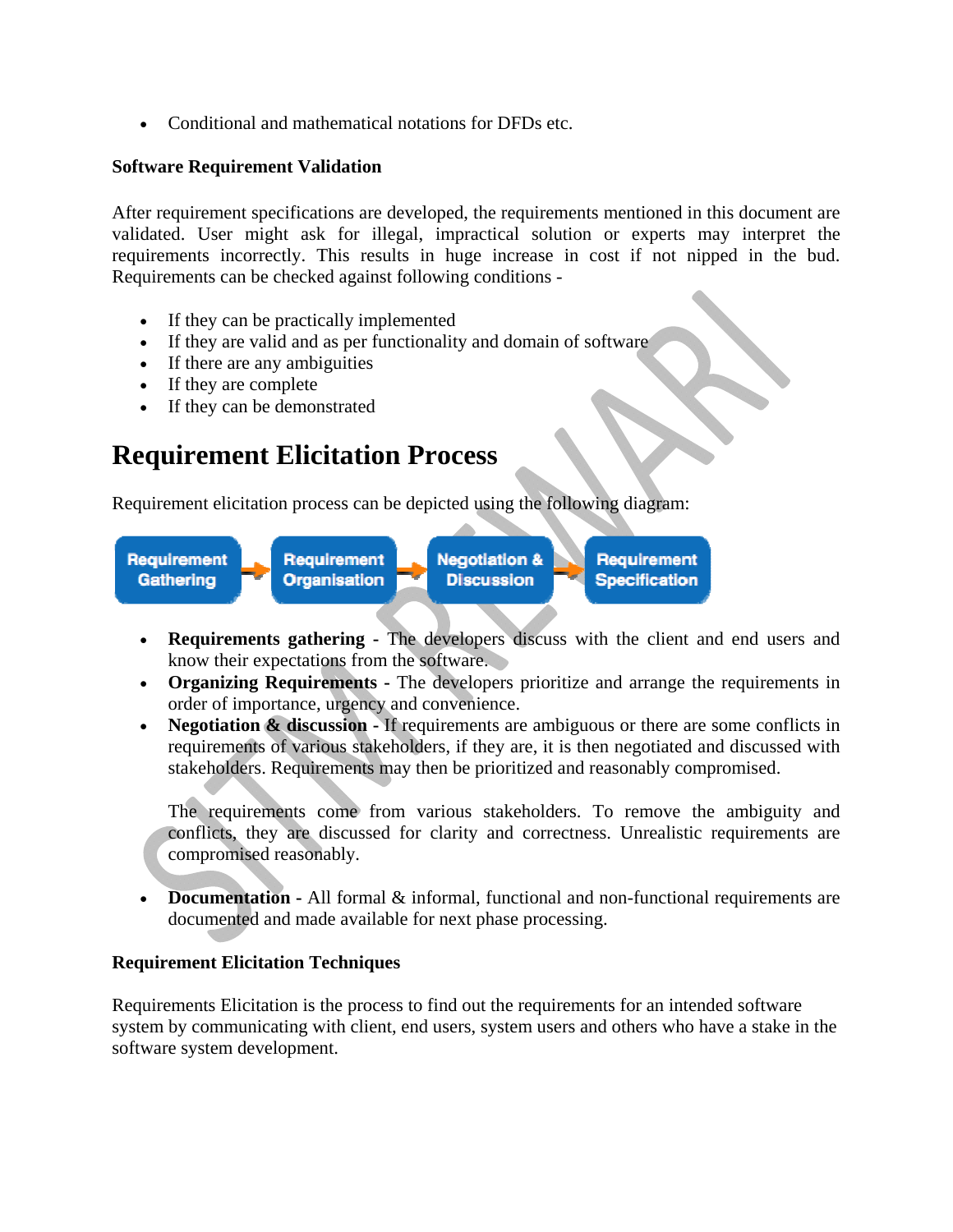There are various ways to discover requirements

#### **Interviews**

Interviews are strong medium to collect requirements. Organization may conduct several types of interviews such as:

- Structured (closed) interviews, where every single information to gather is decided in advance, they follow pattern and matter of discussion firmly.
- Non-structured (open) interviews, where information to gather is not decided in advance, more flexible and less biased.
- Oral interviews
- Written interviews
- One-to-one interviews which are held between two persons across the table.
- Group interviews which are held between groups of participants. They help to uncover any missing requirement as numerous people are involved.

#### **Surveys**

Organization may conduct surveys among various stakeholders by querying about their expectation and requirements from the upcoming system.

#### **Questionnaires**

A document with pre-defined set of objective questions and respective options is handed over to all stakeholders to answer, which are collected and compiled.

A shortcoming of this technique is, if an option for some issue is not mentioned in the questionnaire, the issue might be left unattended.

#### **Task analysis**

Team of engineers and developers may analyze the operation for which the new system is required. If the client already has some software to perform certain operation, it is studied and requirements of proposed system are collected.

#### **Domain Analysis**

Every software falls into some domain category. The expert people in the domain can be a great help to analyze general and specific requirements.

#### **Brainstorming**

An informal debate is held among various stakeholders and all their inputs are recorded for further requirements analysis.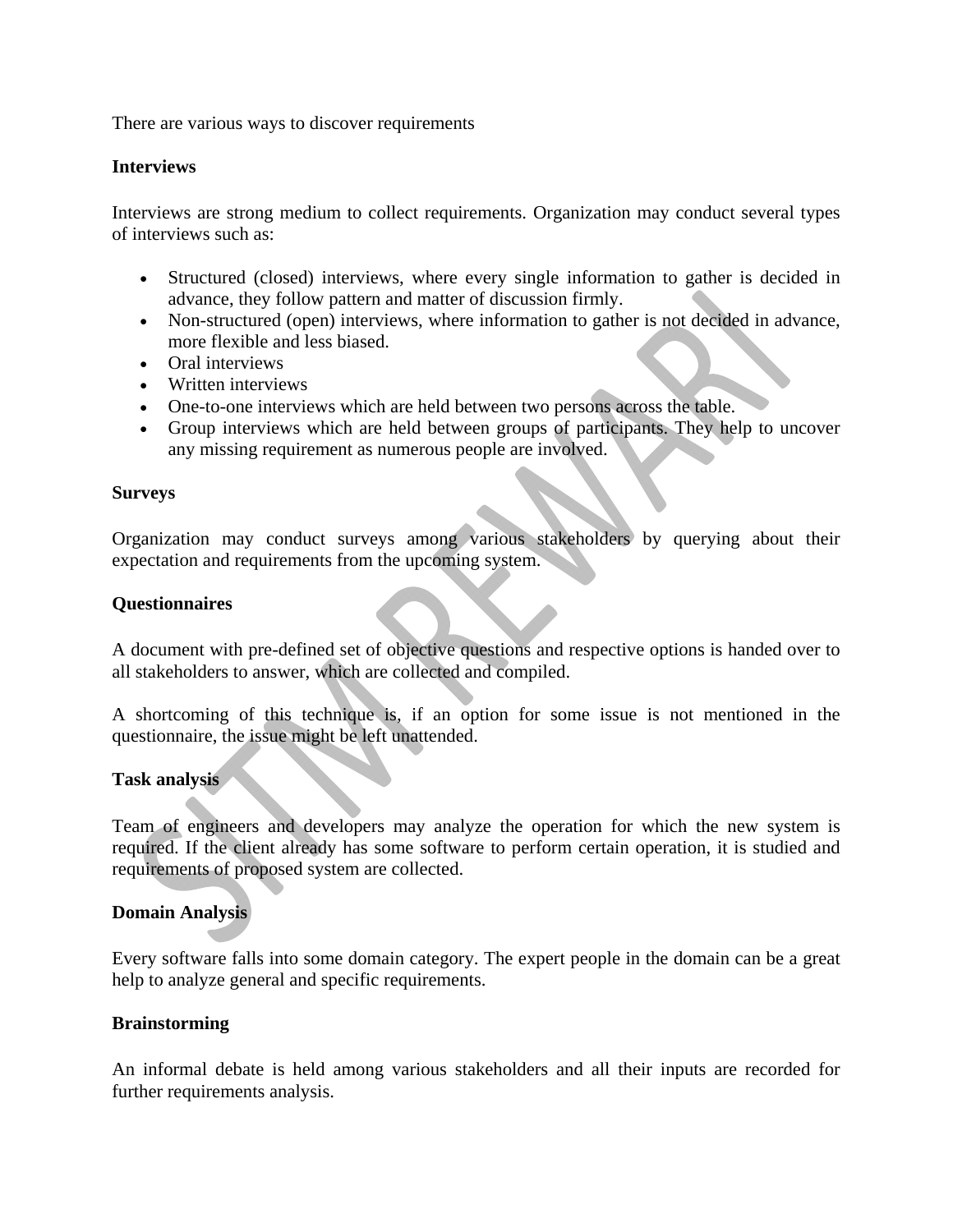## **Prototyping**

Prototyping is building user interface without adding detail functionality for user to interpret the features of intended software product. It helps giving better idea of requirements. If there is no software installed at client's end for developer's reference and the client is not aware of its own requirements, the developer creates a prototype based on initially mentioned requirements. The prototype is shown to the client and the feedback is noted. The client feedback serves as an input for requirement gathering.

## **Observation**

Team of experts visit the client's organization or workplace. They observe the actual working of the existing installed systems. They observe the workflow at client's end and how execution problems are dealt. The team itself draws some conclusions which aid to form requirements expected from the software.

#### **Software Requirements Characteristics**

Gathering software requirements is the foundation of the entire software development project. Hence they must be clear, correct and well-defined.

A complete Software Requirement Specifications must be:

- Clear
- Correct
- Consistent
- Coherent
- Comprehensible
- Modifiable
- Verifiable
- Prioritized
- Unambiguous
- Traceable
- Credible source

#### **Software Requirements**

We should try to understand what sort of requirements may arise in the requirement elicitation phase and what kinds of requirements are expected from the software system.

Broadly software requirements should be categorized in two categories: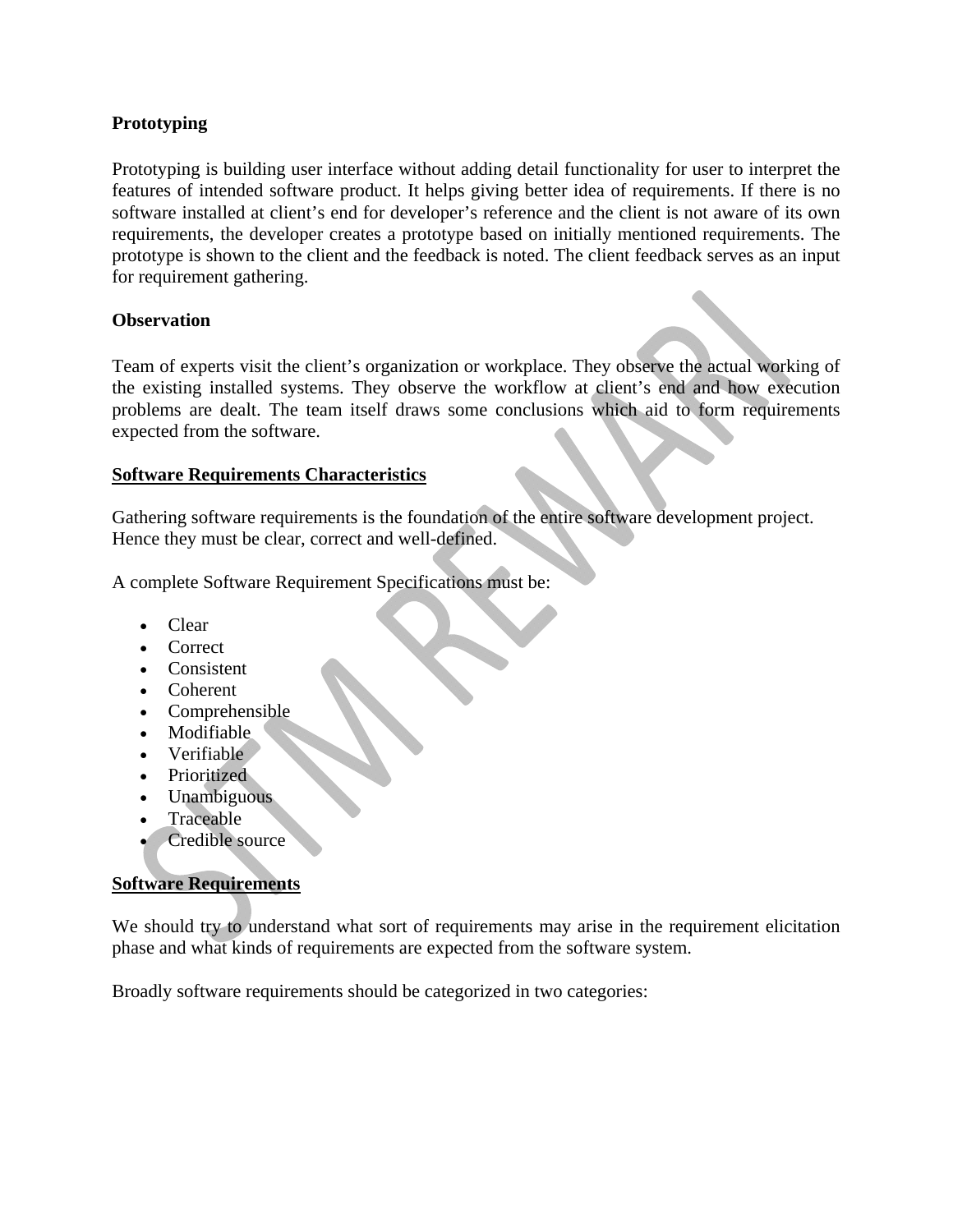## **Functional Requirements**

Requirements, which are related to functional aspect of software fall into this category.

They define functions and functionality within and from the software system.

## *Examples -*

- Search option given to user to search from various invoices.
- User should be able to mail any report to management.
- Users can be divided into groups and groups can be given separate rights.
- Should comply business rules and administrative functions.
- Software is developed keeping downward compatibility intact.

#### **Non-Functional Requirements**

Requirements, which are not related to functional aspect of software, fall into this category. They are implicit or expected characteristics of software, which users make assumption of.

Non-functional requirements include -

- Security
- Logging
- Storage
- Configuration
- Performance
- Cost
- Interoperability
- Flexibility
- Disaster recovery
- Accessibility

Requirements are categorized logically as

- **Must Have** : Software cannot be said operational without them.
- **Should have** : Enhancing the functionality of software.
- **Could have** : Software can still properly function with these requirements.
- **Wish list** : These requirements do not map to any objectives of software.

While developing software, 'Must have' must be implemented, 'Should have' is a matter of debate with stakeholders and negation, whereas 'could have' and 'wish list' can be kept for software updates.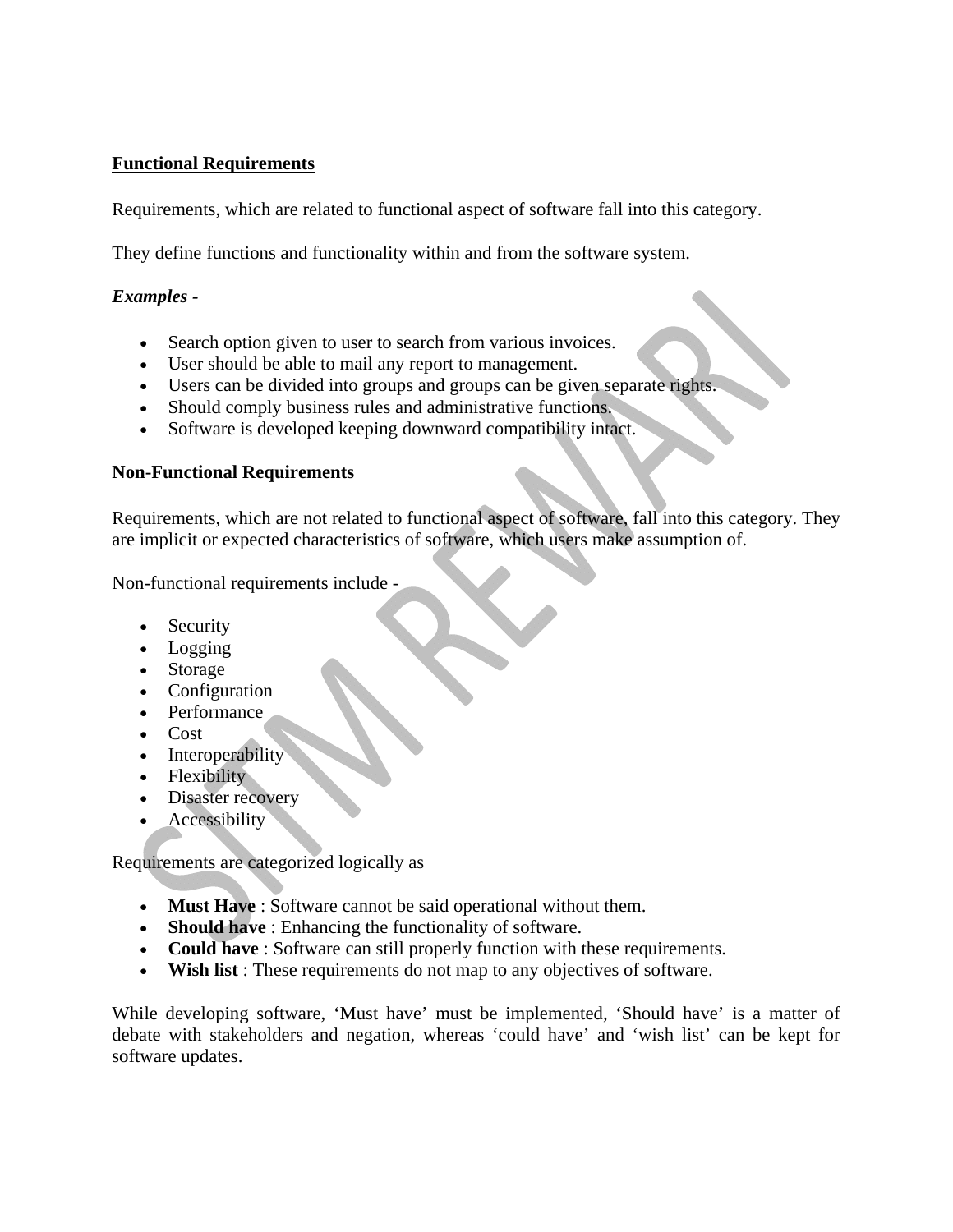## **User Interface requirements**

UI is an important part of any software or hardware or hybrid system. A software is widely accepted if it is -

- easy to operate
- quick in response
- effectively handling operational errors
- providing simple yet consistent user interface

User acceptance majorly depends upon how user can use the software. UI is the only way for users to perceive the system. A well performing software system must also be equipped with attractive, clear, consistent and responsive user interface. Otherwise the functionalities of software system can not be used in convenient way. A system is said be good if it provides means to use it efficiently. User interface requirements are briefly mentioned below -

- Content presentation
- Easy Navigation
- Simple interface
- Responsive
- Consistent UI elements
- Feedback mechanism
- Default settings
- Purposeful layout
- Strategical use of color and texture.
- Provide help information
- User centric approach
- Group based view settings.

## **Software System Analyst**

System analyst in an IT organization is a person, who analyzes the requirement of proposed system and ensures that requirements are conceived and documented properly & correctly. Role of an analyst starts during Software Analysis Phase of SDLC. It is the responsibility of analyst to make sure that the developed software meets the requirements of the client.

System Analysts have the following responsibilities:

- Analyzing and understanding requirements of intended software
- Understanding how the project will contribute in the organization objectives
- Identify sources of requirement
- Validation of requirement
- Develop and implement requirement management plan
- Documentation of business, technical, process and product requirements
- Coordination with clients to prioritize requirements and remove and ambiguity
- Finalizing acceptance criteria with client and other stakeholders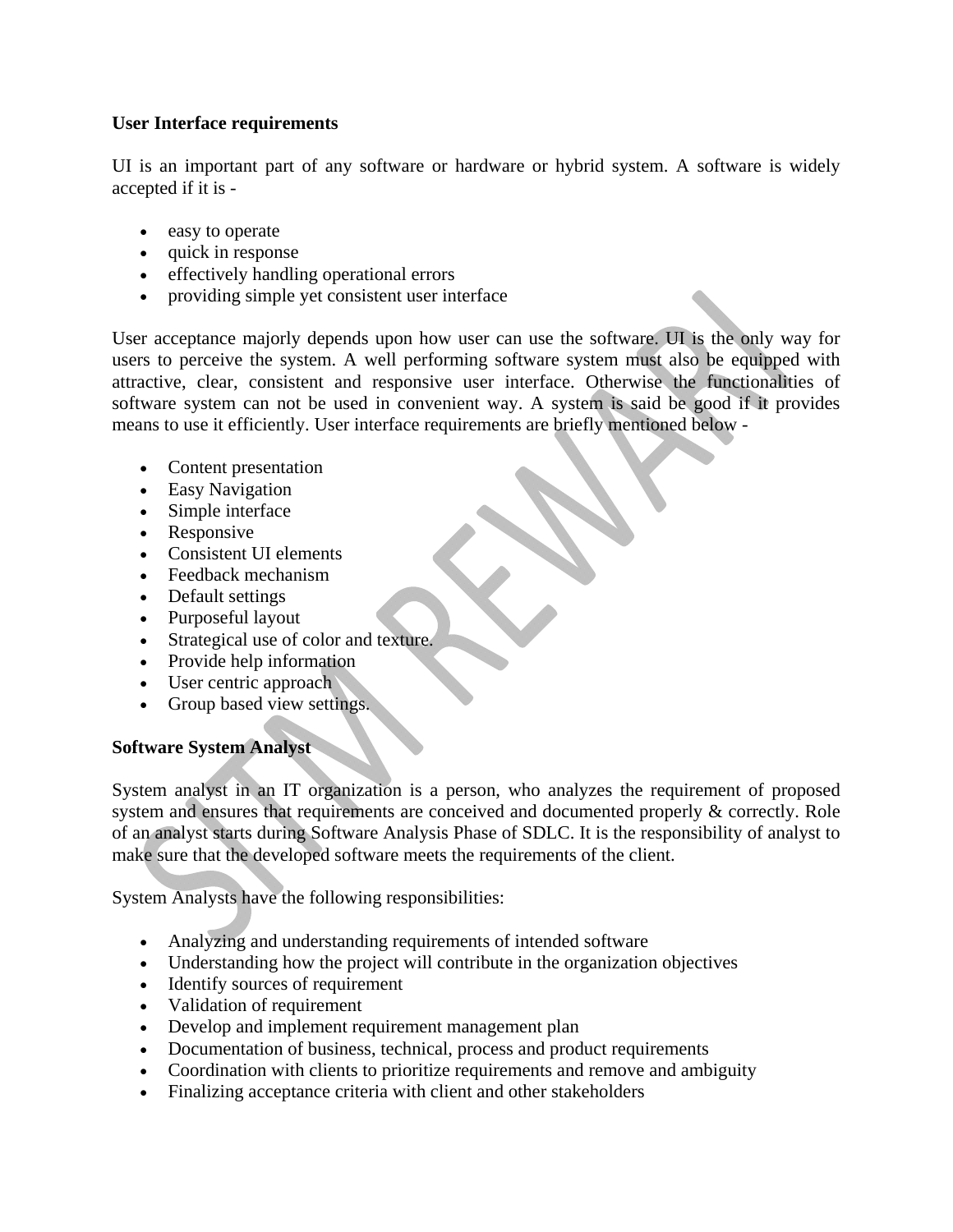#### **Software Metrics and Measures**

Software Measures can be understood as a process of quantifying and symbolizing various attributes and aspects of software.

Software Metrics provide measures for various aspects of software process and software product.

Software measures are fundamental requirement of software engineering. They not only help to control the software development process but also aid to keep quality of ultimate product excellent.

According to Tom DeMarco, a (Software Engineer), "You cannot control what you cannot measure." By his saying, it is very clear how important software measures are.

Let us see some software metrics:

• Size Metrics - LOC (Lines of Code), mostly calculated in thousands of delivered source code lines, denoted as KLOC.

Function Point Count is measure of the functionality provided by the software. Function Point count defines the size of functional aspect of software.

- **Complexity Metrics** McCabe's Cyclomatic complexity quantifies the upper bound of the number of independent paths in a program, which is perceived as complexity of the program or its modules. It is represented in terms of graph theory concepts by using control flow graph.
- **Quality Metrics -** Defects, their types and causes, consequence, intensity of severity and their implications define the quality of product.

The number of defects found in development process and number of defects reported by the client after the product is installed or delivered at client-end, define quality of product.

- **Process Metrics In various phases of SDLC, the methods and tools used, the company** standards and the performance of development are software process metrics.
- **Resource Metrics** Effort, time and various resources used, represents metrics for resource measurement.

## **Modeling and simulation**

**Modeling and simulation** (**M&S**) refers to using models – physical, mathematical, or otherwise logical representation of a system, entity, phenomenon, or process – as a basis for simulations – methods for implementing a model (either statically or) over time – to develop data as a basis for managerial or technical decision making. M&S helps getting information about how something will behave without actually testing it in real life. For instance, to determine which type of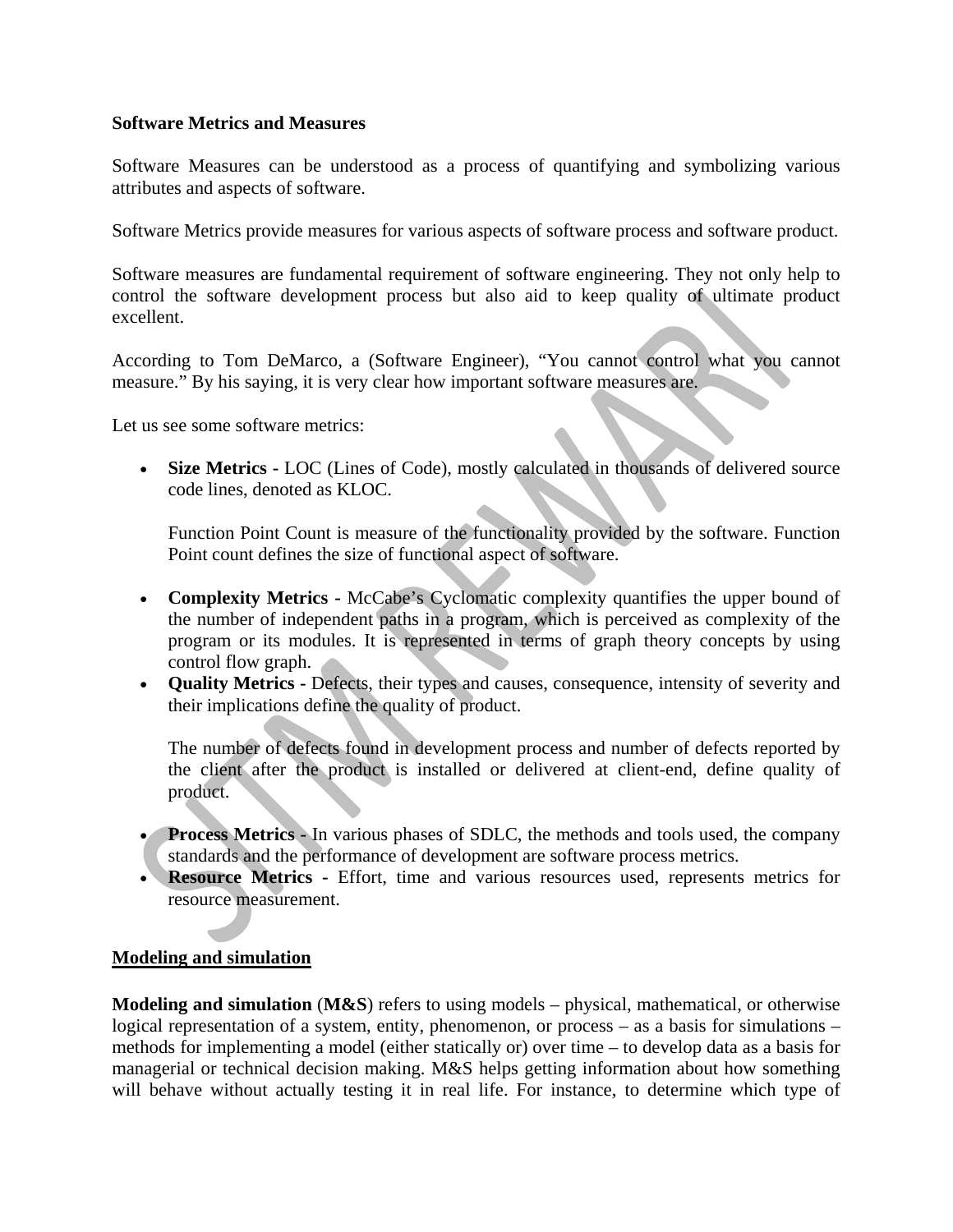spoiler would improve traction the most while designing a race car, a computer simulation of the car could be used to estimate the effect of different spoiler shapes on the coefficient of friction in a turn. Useful insights about different decisions in the design could be gleaned without actually building the car.

The use of M&S within engineering is well recognized. Simulation technology belongs to the tool set of engineers of all application domains and has been included in the body of knowledge of engineering management. M&S helps to reduce costs, increase the quality of products and systems, and document and archive lessons learned.

M&S is a discipline on its own. Its many application domains often lead to the assumption that M&S is pure application. This is not the case and needs to be recognized by engineering management experts who want to use M&S. To ensure that the results of simulation are applicable to the real world, the engineering manager must understand the assumptions, conceptualizations, and implementation constraints of this emerging field.

## **Development steps**

- Model-based control engineering
- Modeling and simulation
- Systems platform: hardware, systems software.

## **Controls development cycle**

- Analysis and modeling
- Control algorithm design using a simplified model
- System trade study defines overall system design
- Simulation
- Detailed model: physics, or empirical, or data driven
- Design validation using detailed performance model
- System development
- Control application software
- Real-time software platform
- Hardware platform
- Validation and verification
- Performance against initial specs
- Software verification
- Certification/commissioning

## **PARTITIONING SOFTWARE:**

#### **Problem Partitioning**

- When solving a small problem, the entire problem can be tackled at once. The complexity of large problems and the limitations of human minds do not allow large problems to be treated as huge monoliths.
- As basic aim of problem analysis is to obtain a clear understanding of the needs of the clients and the users.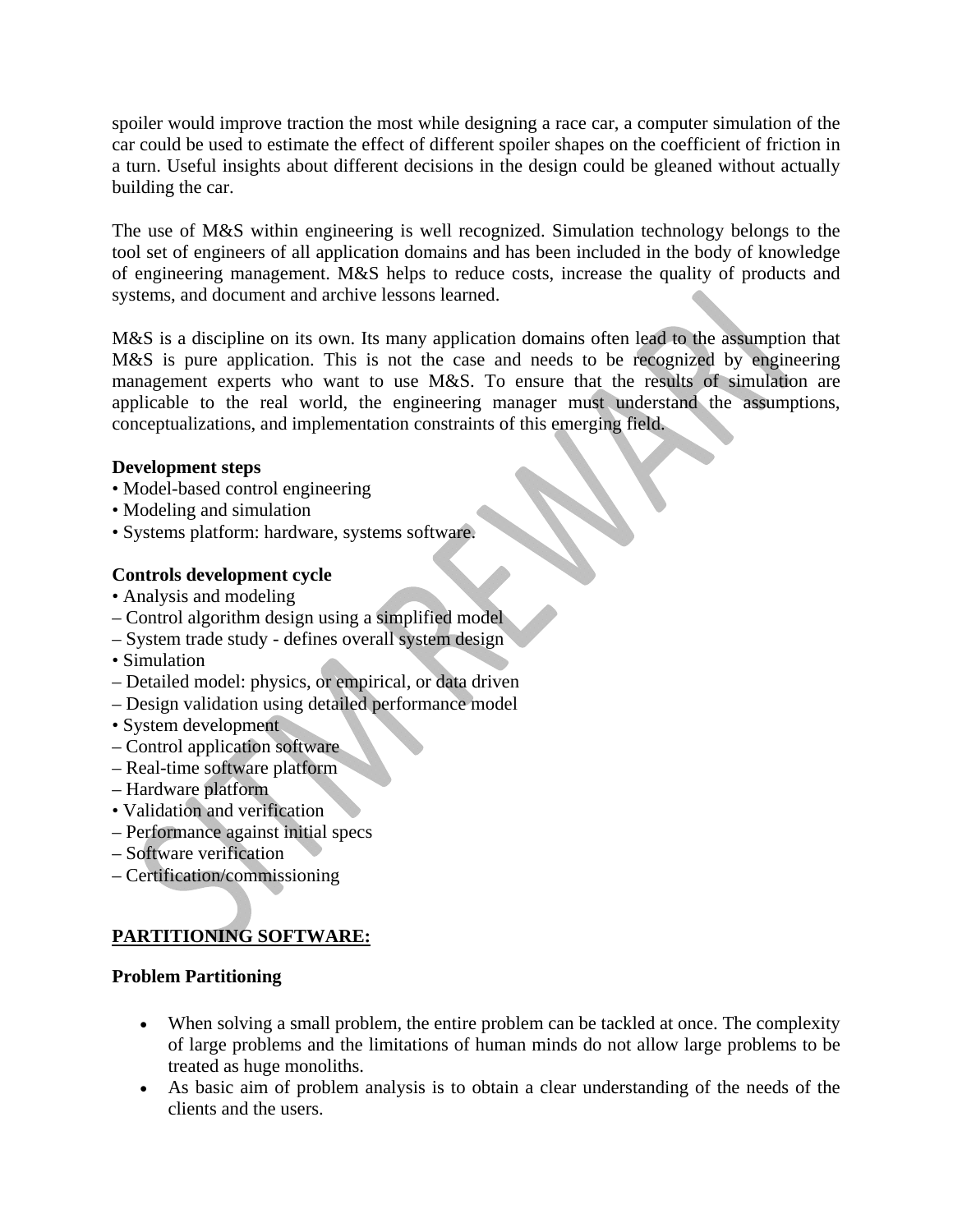- Frequently the client and the users do not understand or know all their needs, because the potential of the new system is often not fully appreciated.
- The analysts have to ensure that the real needs of the clients and the users are uncovered, even if they don't know them clearly.
- That is, the analysts are not just collecting and organizing information about the client's organization and its processes, but they also act as consultants who play an active role of helping the clients and users identify their needs.
- For solving larger problems, the basic principle is the time-tested principle of "divide and conquer.

## *"divide into smaller pieces, so that each piece can be conquered separately."*

- For software design, partition the problem into sub problems and then try to understand each sub problem and its relationship to other sub problems in an effort to understand the total problem.
- That is goal is to divide the problem into manageably small pieces that can be solved separately, because the cost of solving the entire problem is more than the sum of the cost of solving all the pieces.
- The different pieces cannot be entirely independent of each other, as they together form the system. The different pieces have to cooperate and communicate to solve the larger problem.
- Problem partitioning also aids design verification.
- The concepts of state and projection can sometimes also be used effectively in the partitioning process.

#### **Software prototyping**

**Software prototyping** is the activity of creating prototypes of software applications, i.e., incomplete versions of the software program being developed. It is an activity that can occur in software development and is comparable to prototyping as known from other fields, such as mechanical engineering or manufacturing.

A prototype typically simulates only a few aspects of, and may be completely different from, the final product.

Prototyping has several benefits: The software designer and implementer can get valuable feedback from the users early in the project. The client and the contractor can compare if the software made matches the software specification, according to which the software program is built. It also allows the software engineer some insight into the accuracy of initial project estimates and whether the deadlines and milestones proposed can be successfully met

The basic idea in **Prototype model** is that instead of freezing the requirements before a design or coding can proceed, a throwaway prototype is built to understand the requirements. This prototype is developed based on the currently known requirements. Prototype model is a software development model. By using this prototype, the client can get an "actual feel" of the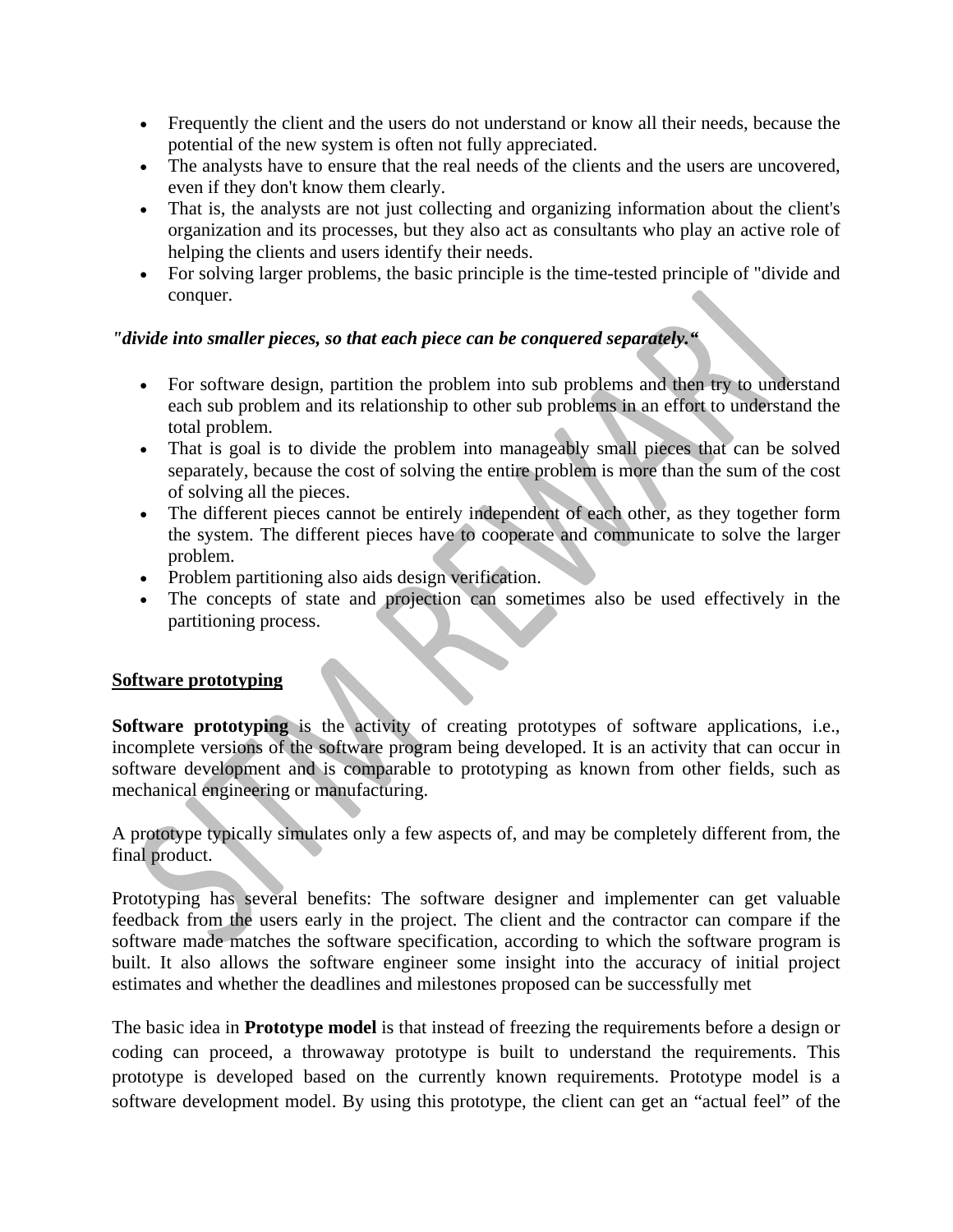system, since the interactions with prototype can enable the client to better understand the requirements of the desired system. Prototyping is an attractive idea for complicated and large systems for which there is no manual process or existing system to help determining the requirements.

The prototype are usually not complete systems and many of the details are not built in the prototype. The goal is to provide a system with overall functionality.



# **Advantages of Prototype model:**

- Users are actively involved in the development
- Since in this methodology a working model of the system is provided, the users get a better understanding of the system being developed.
- Errors can be detected much earlier.
- Quicker user feedback is available leading to better solutions.
- Missing functionality can be identified easily
- Confusing or difficult functions can be identified.
- Requirements validation, Quick implementation of, incomplete, but functional, application.

#### **Disadvantages of Prototype model:**

- Leads to implementing and then repairing way of building systems.
- Practically, this methodology may increase the complexity of the system as scope of the system may expand beyond original plans.
- Incomplete application may cause application not to be used as the full system was designed.
- Incomplete or inadequate problem analysis.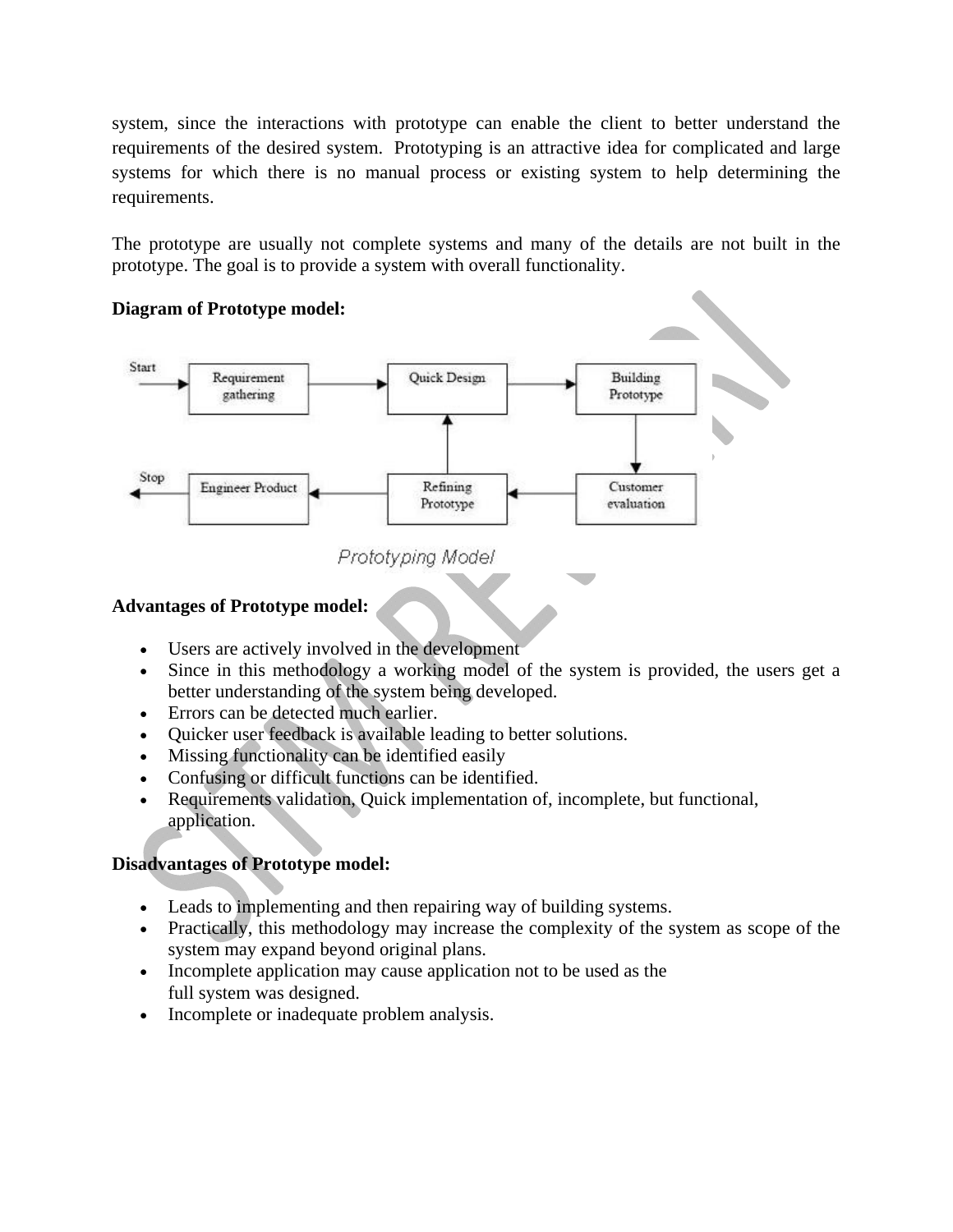#### **When to use Prototype model:**

- Prototype model should be used when the desired system needs to have a lot of interaction with the end users.
- Typically, online systems, web interfaces have a very high amount of interaction with end users, are best suited for Prototype model. It might take a while for a system to be built that allows ease of use and needs minimal training for the end user.
- Prototyping ensures that the end users constantly work with the system and provide a feedback which is incorporated in the prototype to result in a useable system. They are excellent for designing good human computer interface systems.

#### SPECIFICATION PRINCIPLES:

#### These are:

- (1) manage using a phased life-cycle plan;
- (2) perform continuous validation;
- (3)maintain disciplined product control;
- (4) use modern programming practices;
- (5) maintain clear account ability for results
- (6) use better and fewer people;
- (7)maintain a commitment to improve the process.

Software analysis and design includes all activities, which help the transformation of requirement specification into implementation. Requirement specifications specify all functional and non-functional expectations from the software. These requirement specifications come in the shape of human readable and understandable documents, to which a computer has nothing to do.

Software analysis and design is the intermediate stage, which helps human-readable requirements to be transformed into actual code.

#### **Data Flow Diagram**

Data flow diagram is graphical representation of flow of data in an information system. It is capable of depicting incoming data flow, outgoing data flow and stored data. The DFD does not mention anything about how data flows through the system.

There is a prominent difference between DFD and Flowchart. The flowchart depicts flow of control in program modules. DFDs depict flow of data in the system at various levels. DFD does not contain any control or branch elements.

#### **Types of DFD**

Data Flow Diagrams are either Logical or Physical.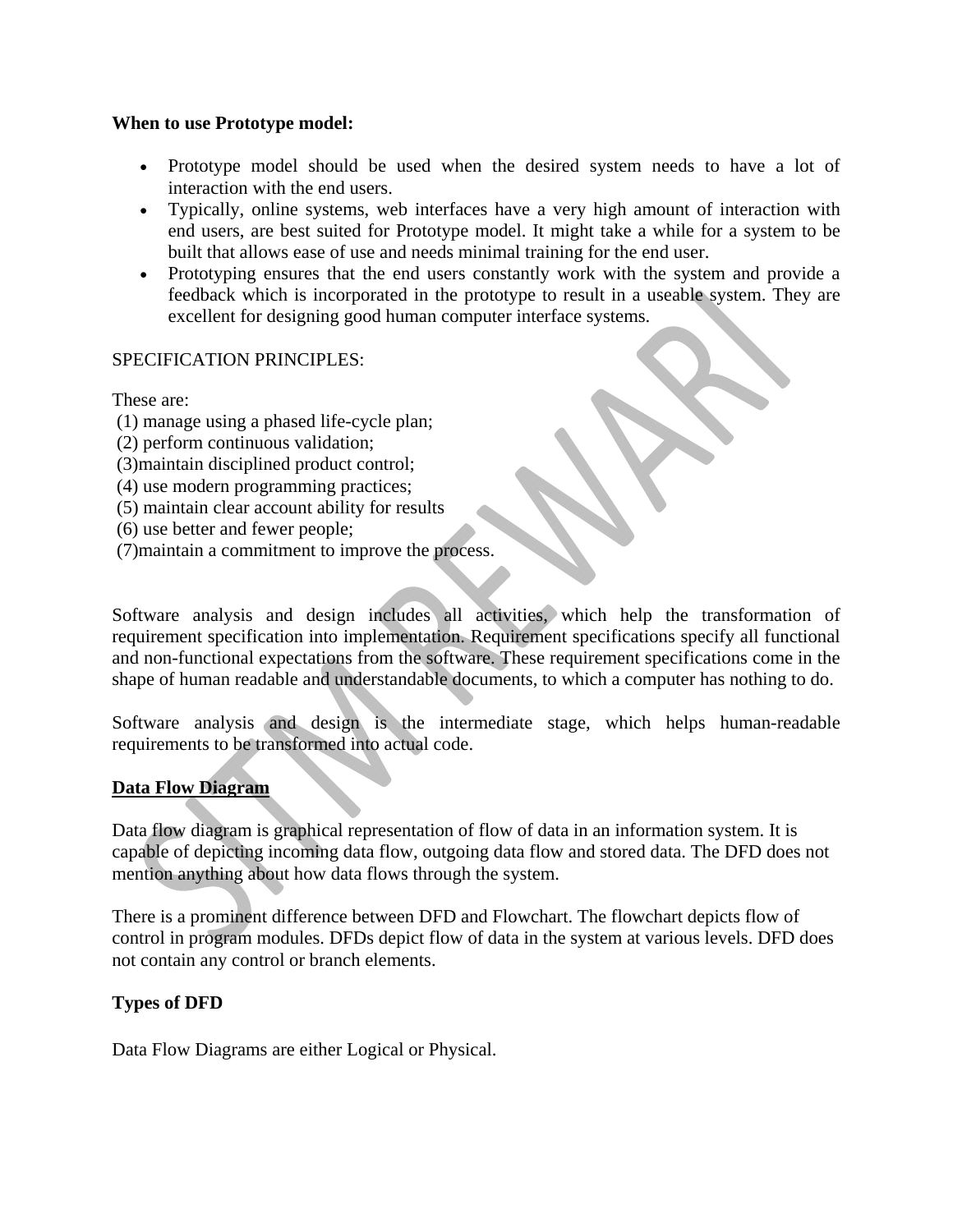- **Logical DFD** This type of DFD concentrates on the system process, and flow of data in the system.For example in a Banking software system, how data is moved between different entities.
- **Physical DFD** This type of DFD shows how the data flow is actually implemented in the system. It is more specific and close to the implementation.

## **DFD Components**

DFD can represent Source, destination, storage and flow of data using the following set of components -



- **Entities** Entities are source and destination of information data. Entities are represented by a rectangles with their respective names.
- **Process** Activities and action taken on the data are represented by Circle or Round-edged rectangles.
- **Data Storage** There are two variants of data storage it can either be represented as a rectangle with absence of both smaller sides or as an open-sided rectangle with only one side missing.
- **Data Flow** Movement of data is shown by pointed arrows. Data movement is shown from the base of arrow as its source towards head of the arrow as destination.

#### **Levels of DFD**

 **Level 0** - Highest abstraction level DFD is known as Level 0 DFD, which depicts the entire information system as one diagram concealing all the underlying details. Level 0 DFDs are also known as context level DFDs.

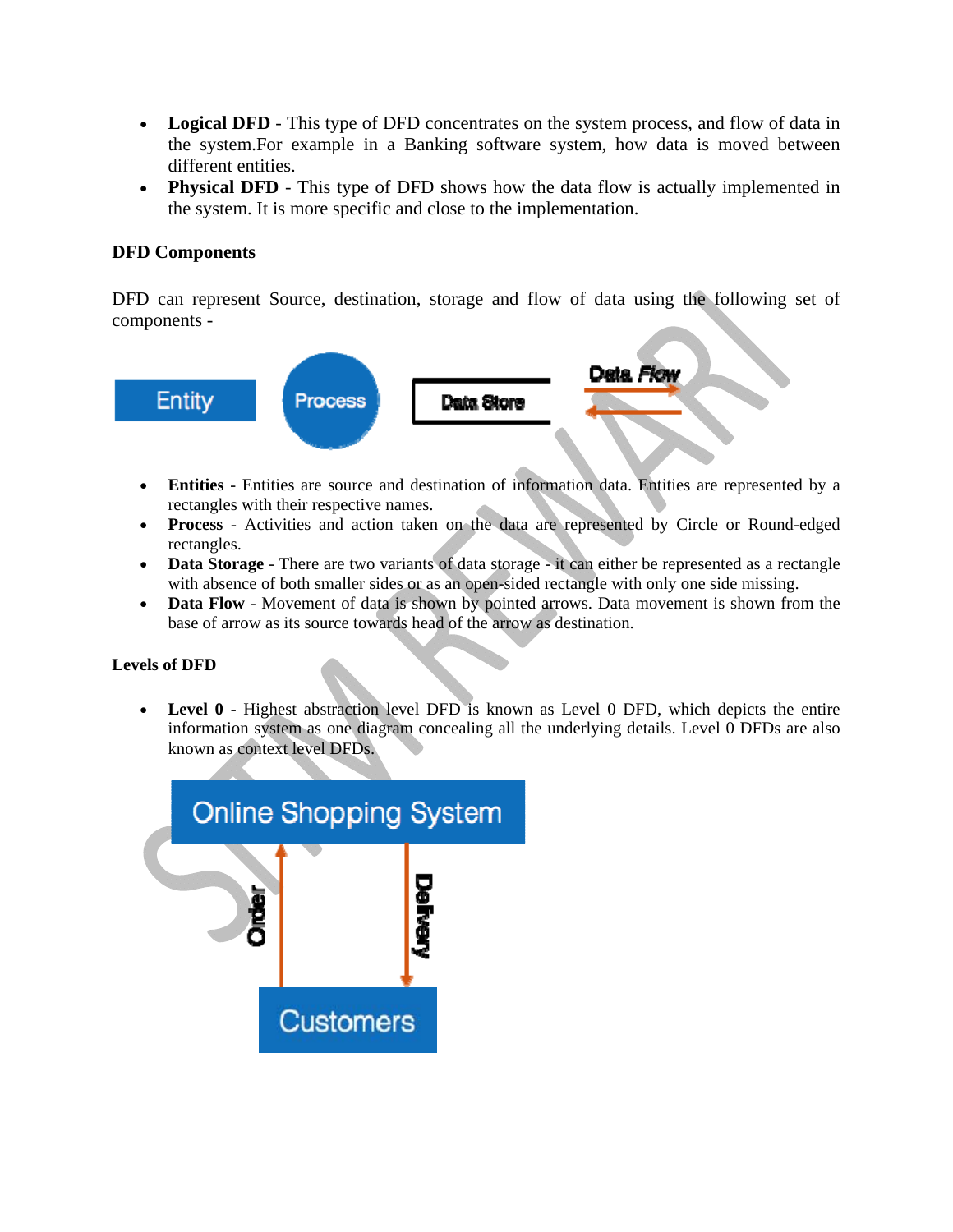**Level 1** - The Level 0 DFD is broken down into more specific, Level 1 DFD. Level 1 DFD depicts basic modules in the system and flow of data among various modules. Level 1 DFD also mentions basic processes and sources of information.



 **Level 2** - At this level, DFD shows how data flows inside the modules mentioned in Level 1.

Higher level DFDs can be transformed into more specific lower level DFDs with deeper level of understanding unless the desired level of specification is achieved.

## **Structure Charts**

Structure chart is a chart derived from Data Flow Diagram. It represents the system in more detail than DFD. It breaks down the entire system into lowest functional modules, describes functions and sub-functions of each module of the system to a greater detail than DFD.Structure chart represents hierarchical structure of modules. At each layer a specific task is performed.

Here are the symbols used in construction of structure charts -

 **Module** - It represents process or subroutine or task. A control module branches to more than one sub-module. Library Modules are re-usable and invokable from any module.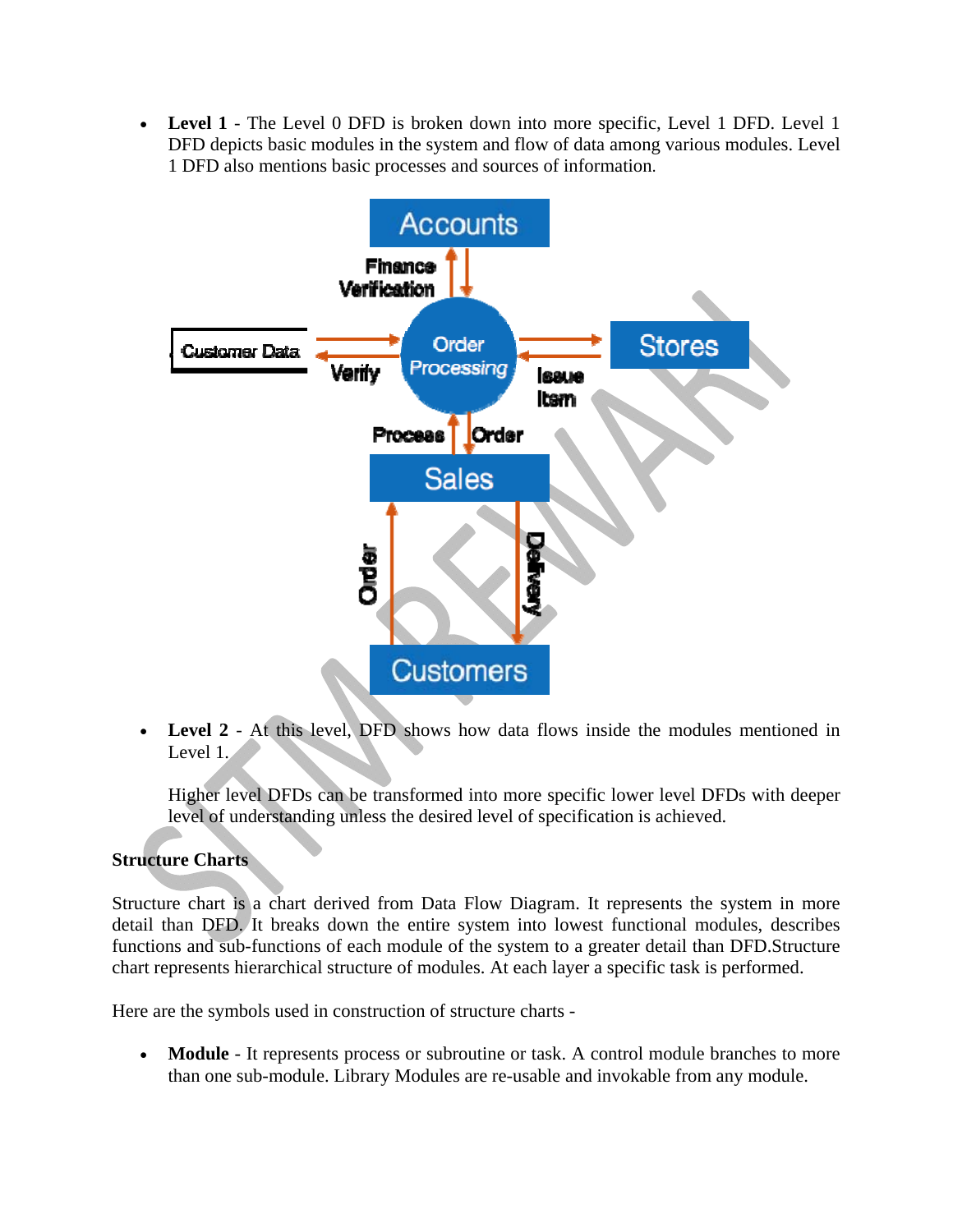## **Principles of Software Design & Concepts in Software Engineering**

Software design is a phase in software engineering, in which a blueprint is developed to serve as a base for constructing the software system. **IEEE** defines software design as 'both a process of defining, the architecture, components, interfaces, and other characteristics of a system or component and the result of that process.'

In the design phase, many critical and strategic decisions are made to achieve the desired functionality and quality of the system. These decisions are taken into account to successfully develop the software and carry out its maintenance in a way that the quality of the end product is improved.

Developing design is a cumbersome process as most expansive errors are often introduced in this phase. Moreover, if these errors get unnoticed till later phases, it becomes more difficult to correct them. Therefore, a number of principles are followed while designing the software. These principles act as a framework for the designers to follow a good design practice.

Software design is a process to transform user requirements into some suitable form, which helps the programmer in software coding and implementation.

For assessing user requirements, an SRS (Software Requirement Specification) document is created whereas for coding and implementation, there is a need of more specific and detailed requirements in software terms. The output of this process can directly be used into implementation in programming languages.

Software design is the first step in SDLC (Software Design Life Cycle), which moves the concentration from problem domain to solution domain. It tries to specify how to fulfill the requirements mentioned in SRS.

## **Software Design Levels**

Software design yields three levels of results:

- **Architectural Design** The architectural design is the highest abstract version of the system. It identifies the software as a system with many components interacting with each other. At this level, the designers get the idea of proposed solution domain.
- **High-level Design-** The high-level design breaks the 'single entity-multiple component' concept of architectural design into less-abstracted view of sub-systems and modules and depicts their interaction with each other. High-level design focuses on how the system along with all of its components can be implemented in forms of modules. It recognizes modular structure of each sub-system and their relation and interaction among each other.
- **Detailed Design-** Detailed design deals with the implementation part of what is seen as a system and its sub-systems in the previous two designs. It is more detailed towards modules and their implementations. It defines logical structure of each module and their interfaces to communicate with other modules.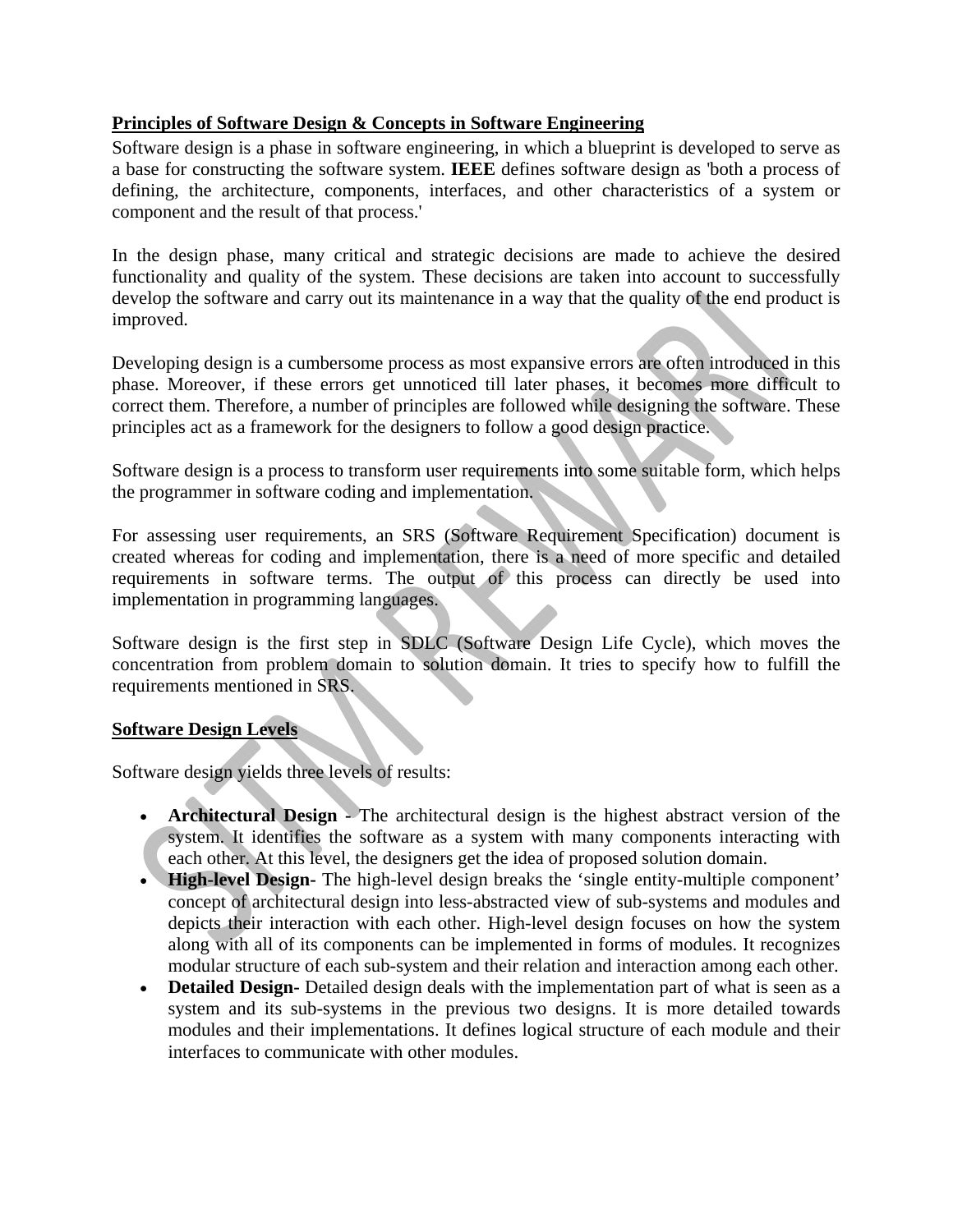#### **Modularization**

Modularization is a technique to divide a software system into multiple discrete and independent modules, which are expected to be capable of carrying out task(s) independently. These modules may work as basic constructs for the entire software. Designers tend to design modules such that they can be executed and/or compiled separately and independently.

Modular design unintentionally follows the rules of 'divide and conquer' problem-solving strategy this is because there are many other benefits attached with the modular design of a software.

Advantage of modularization:

- Smaller components are easier to maintain
- Program can be divided based on functional aspects
- Desired level of abstraction can be brought in the program
- Components with high cohesion can be re-used again
- Concurrent execution can be made possible
- Desired from security aspect

#### **Concurrency**

Back in time, all software are meant to be executed sequentially. By sequential execution we mean that the coded instruction will be executed one after another implying only one portion of program being activated at any given time. Say, a software has multiple modules, then only one of all the modules can be found active at any time of execution.

In software design, concurrency is implemented by splitting the software into multiple independent units of execution, like modules and executing them in parallel. In other words, concurrency provides capability to the software to execute more than one part of code in parallel to each other.

It is necessary for the programmers and designers to recognize those modules, which can be made parallel execution.

#### **Example**

The spell check feature in word processor is a module of software, which runs along side the word processor itself.

#### **Coupling and Cohesion**

When a software program is modularized, its tasks are divided into several modules based on some characteristics. As we know, modules are set of instructions put together in order to achieve some tasks. They are though, considered as single entity but may refer to each other to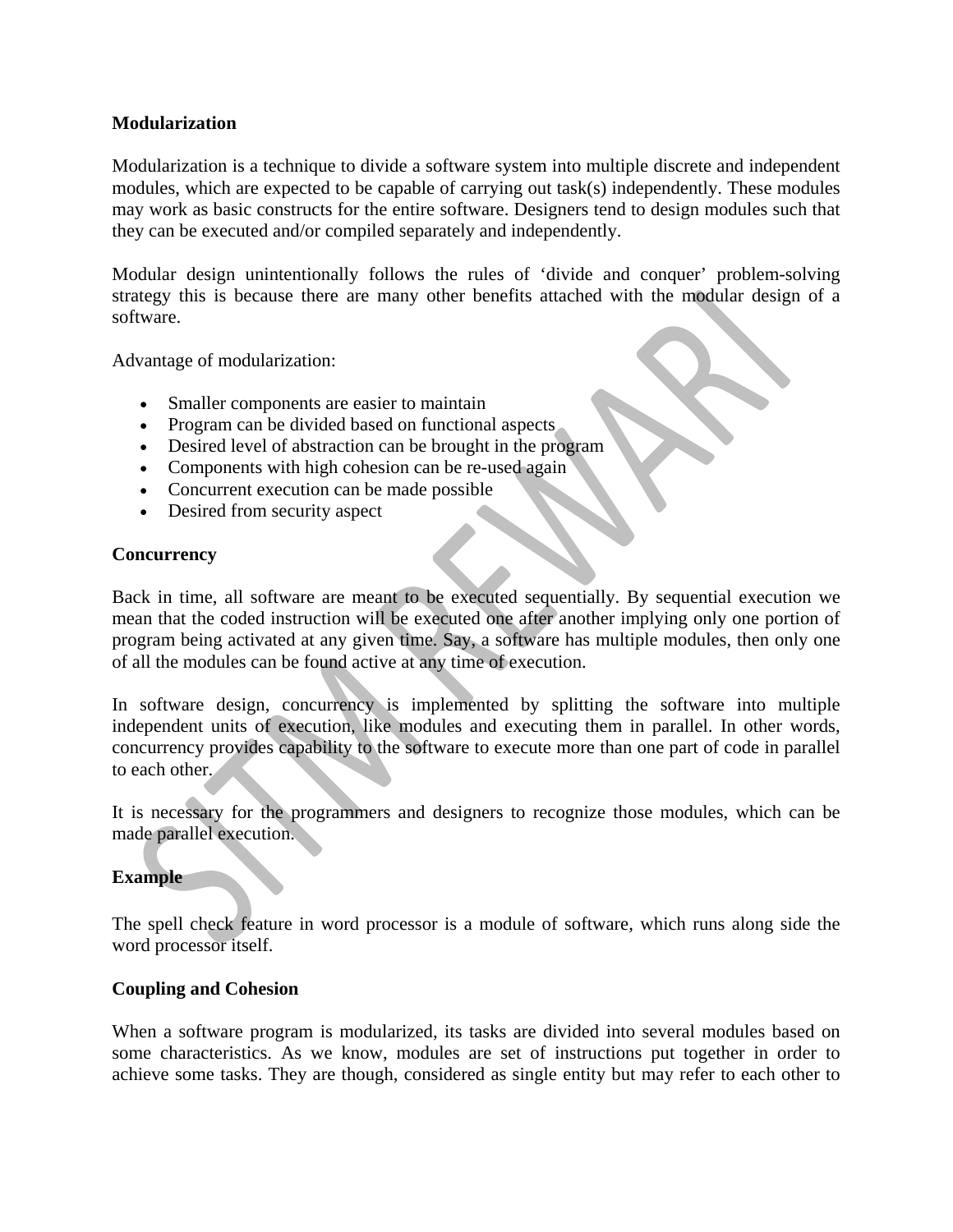work together. There are measures by which the quality of a design of modules and their interaction among them can be measured. These measures are called coupling and cohesion.

## **Cohesion**

Cohesion is a measure that defines the degree of intra-dependability within elements of a module. The greater the cohesion, the better is the program design.

There are seven types of cohesion, namely –

- **Co-incidental cohesion -** It is unplanned and random cohesion, which might be the result of breaking the program into smaller modules for the sake of modularization. Because it is unplanned, it may serve confusion to the programmers and is generally not-accepted.
- **Logical cohesion -** When logically categorized elements are put together into a module, it is called logical cohesion.
- **Temporal Cohesion** When elements of module are organized such that they are processed at a similar point in time, it is called temporal cohesion.
- **Procedural cohesion** When elements of module are grouped together, which are executed sequentially in order to perform a task, it is called procedural cohesion.
- **Communicational cohesion** When elements of module are grouped together, which are executed sequentially and work on same data (information), it is called communicational cohesion.
- **Sequential cohesion** When elements of module are grouped because the output of one element serves as input to another and so on, it is called sequential cohesion.
- **Functional cohesion** It is considered to be the highest degree of cohesion, and it is highly expected. Elements of module in functional cohesion are grouped because they all contribute to a single well-defined function. It can also be reused.

## **Coupling**

Coupling is a measure that defines the level of inter-dependability among modules of a program. It tells at what level the modules interfere and interact with each other. The lower the coupling, the better the program.

There are five levels of coupling, namely -

- **Content coupling -** When a module can directly access or modify or refer to the content of another module, it is called content level coupling.
- **Common coupling-** When multiple modules have read and write access to some global data, it is called common or global coupling.
- **Control coupling-** Two modules are called control-coupled if one of them decides the function of the other module or changes its flow of execution.
- **Stamp coupling-** When multiple modules share common data structure and work on different part of it, it is called stamp coupling.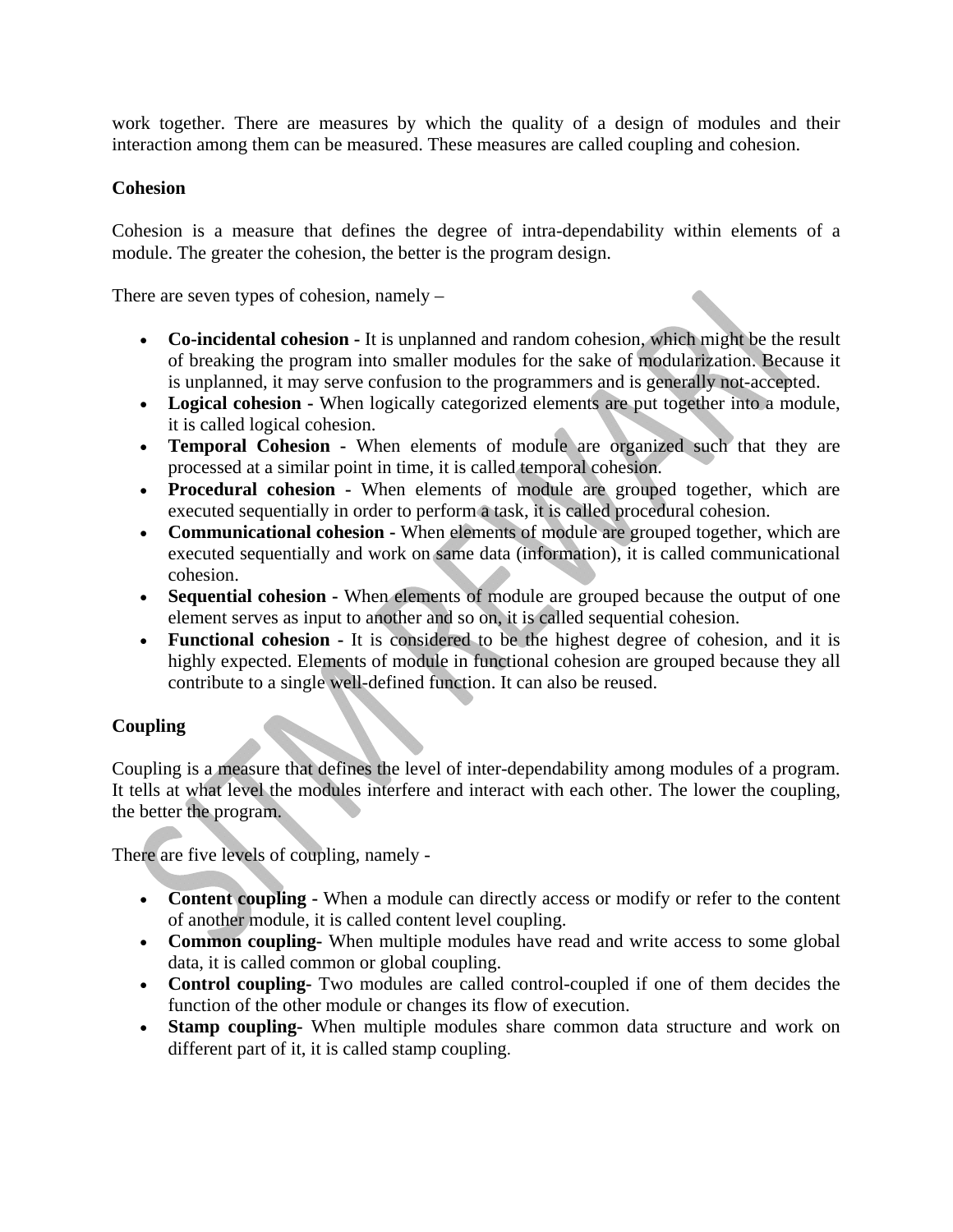• **Data coupling-** Data coupling is when two modules interact with each other by means of passing data (as parameter). If a module passes data structure as parameter, then the receiving module should use all its components.

Ideally, no coupling is considered to be the best.

## **Design Verification**

The output of software design process is design documentation, pseudo codes, detailed logic diagrams, process diagrams, and detailed description of all functional or non-functional requirements.

The next phase, which is the implementation of software, depends on all outputs mentioned above.

It is then becomes necessary to verify the output before proceeding to the next phase. The early any mistake is detected, the better it is or it might not be detected until testing of the product. If the outputs of design phase are in formal notation form, then their associated tools for verification should be used otherwise a thorough design review can be used for verification and validation.

By structured verification approach, reviewers can detect defects that might be caused by overlooking some conditions. A good design review is important for good software design, accuracy and quality.

#### **Structured analysis**

In software engineering, **structured analysis** (SA) and **structured design** (SD) are methods for analyzing business requirements and developing specifications for converting practices into computer programs, hardware configurations, and related manual procedures.

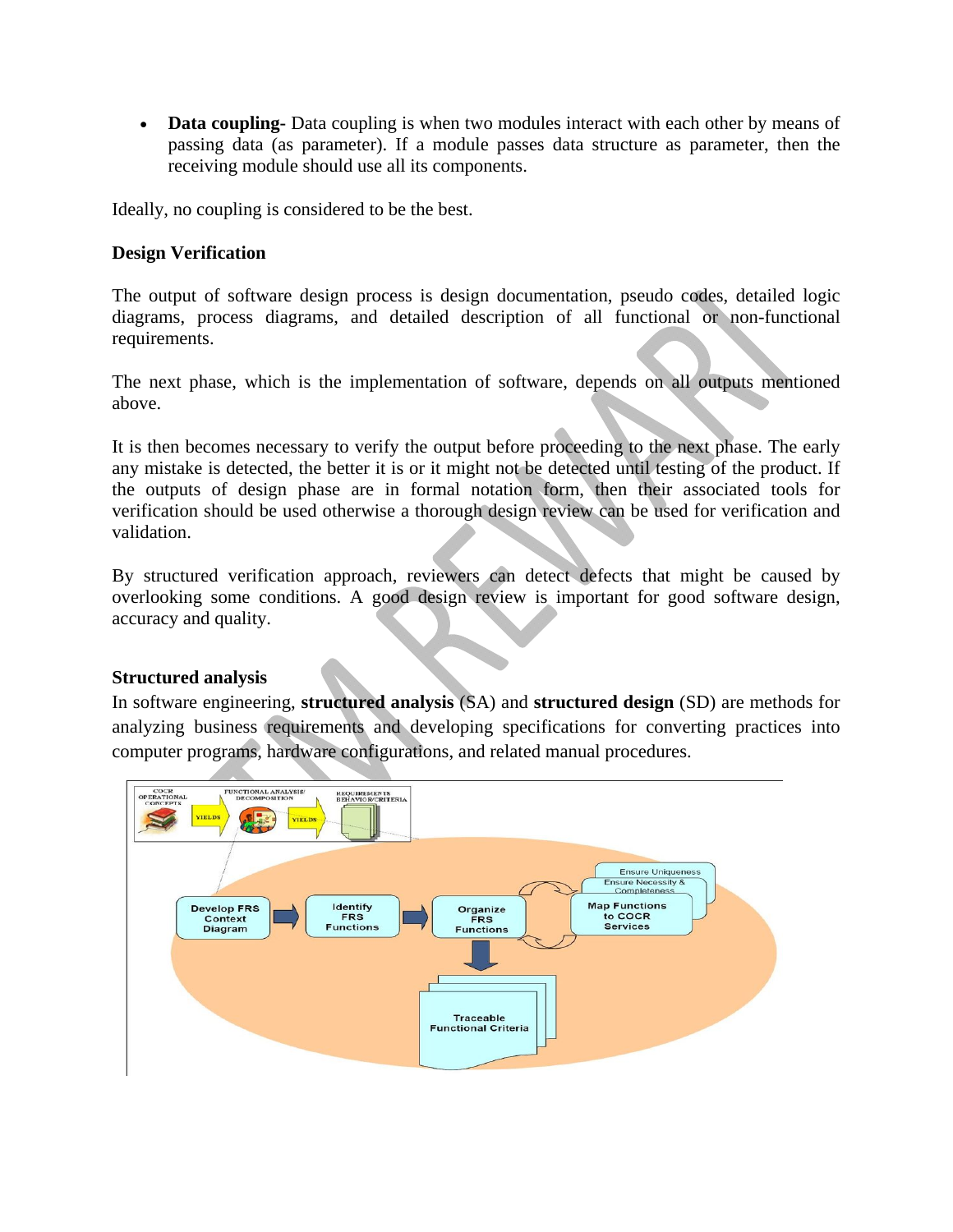## **Approach**

Structured Analysis views a system from the perspective of the data flowing through it. The function of the system is described by processes that transform the data flows. Structured analysis takes advantage of information hiding through successive decomposition (or top down) analysis. This allows attention to be focused on pertinent details and avoids confusion from looking at irrelevant details. As the level of detail increases, the breadth of information is reduced. The result of structured analysis is a set of related graphical diagrams, process descriptions, and data definitions. They describe the transformations that need to take place and the data required to meet a system's functional requirements.

De Marco's approach consists of the following objects:

- Context diagram
- Data flow diagram
- Process specifications
- Data dictionary

Hereby the data flow diagrams (DFDs) are directed graphs. The arcs represent data, and the nodes (circles or bubbles) represent processes that transform the data. A process can be further decomposed to a more detailed DFD which shows the subprocesses and data flows within it. The subprocesses can in turn be decomposed further with another set of DFDs until their functions can be easily understood. Functional primitives are processes which do not need to be decomposed further. Functional primitives are described by a process specification (or minispec). The process specification can consist of pseudo-code, flowcharts, or structured English. The DFDs model the structure of the system as a network of interconnected processes composed of functional primitives. The data dictionary is a set of entries (definitions) of data flows, data elements, files, and databases. The data dictionary entries are partitioned in a top-down manner. They can be referenced in other data dictionary entries and in data flow diagrams.

## **Context diagram**



Example of a system context diagram.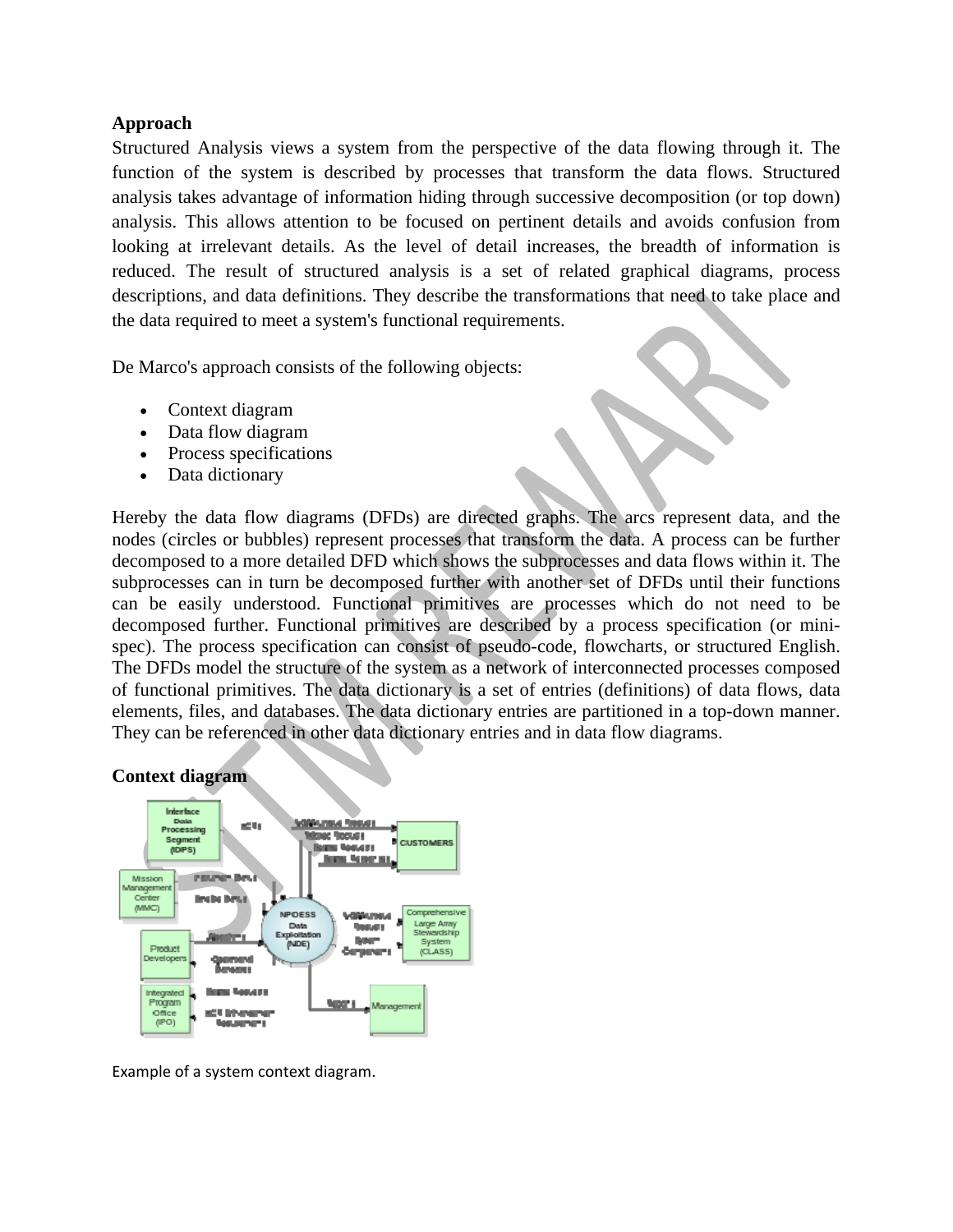Context diagrams are diagrams that represent the actors outside a system that could interact with that system. This diagram is the highest level view of a system, similar to block diagram, showing a, possibly software-based, system as a whole and its inputs and outputs from/to external factors.

This type of diagram according to Kossiakoff (2003) usually "pictures the system at the center, with no details of its interior structure, surrounded by all its interacting systems, environment and activities. The objective of a system context diagram is to focus attention on external factors and events that should be considered in developing a complete set of system requirements and constraints".<sup>[13]</sup> System context diagrams are related to data flow diagram, and show the interactions between a system and other actors which the system is designed to face. System context diagrams can be helpful in understanding the context in which the system will be part of software engineering.

#### **Data dictionary**



Entity relationship diagram, essential for the design of database tables, extracts, and metadata.

A data dictionary or *database dictionary* is a file that defines the basic organization of a database.<sup>[14]</sup> A database dictionary contains a list of all files in the database, the number of records in each file, and the names and types of each data field. Most database management systems keep the data dictionary hidden from users to prevent them from accidentally destroying its contents. Data dictionaries do not contain any actual data from the database, only bookkeeping information for managing it. Without a data dictionary, however, a database management system cannot access data from the database.<sup>[14]</sup>

Database users and application developers can benefit from an authoritative data dictionary document that catalogs the organization, contents, and conventions of one or more databases. This typically includes the names and descriptions of various tables and fields in each database, plus additional details, like the type and length of each data element. There is no universal standard as to the level of detail in such a document, but it is primarily a distillation of metadata about database structure, not the data itself. A data dictionary document also may include further information describing how data elements are encoded. One of the advantages of well-designed data dictionary documentation is that it helps to establish consistency throughout a complex database, or across a large collection of federated databases.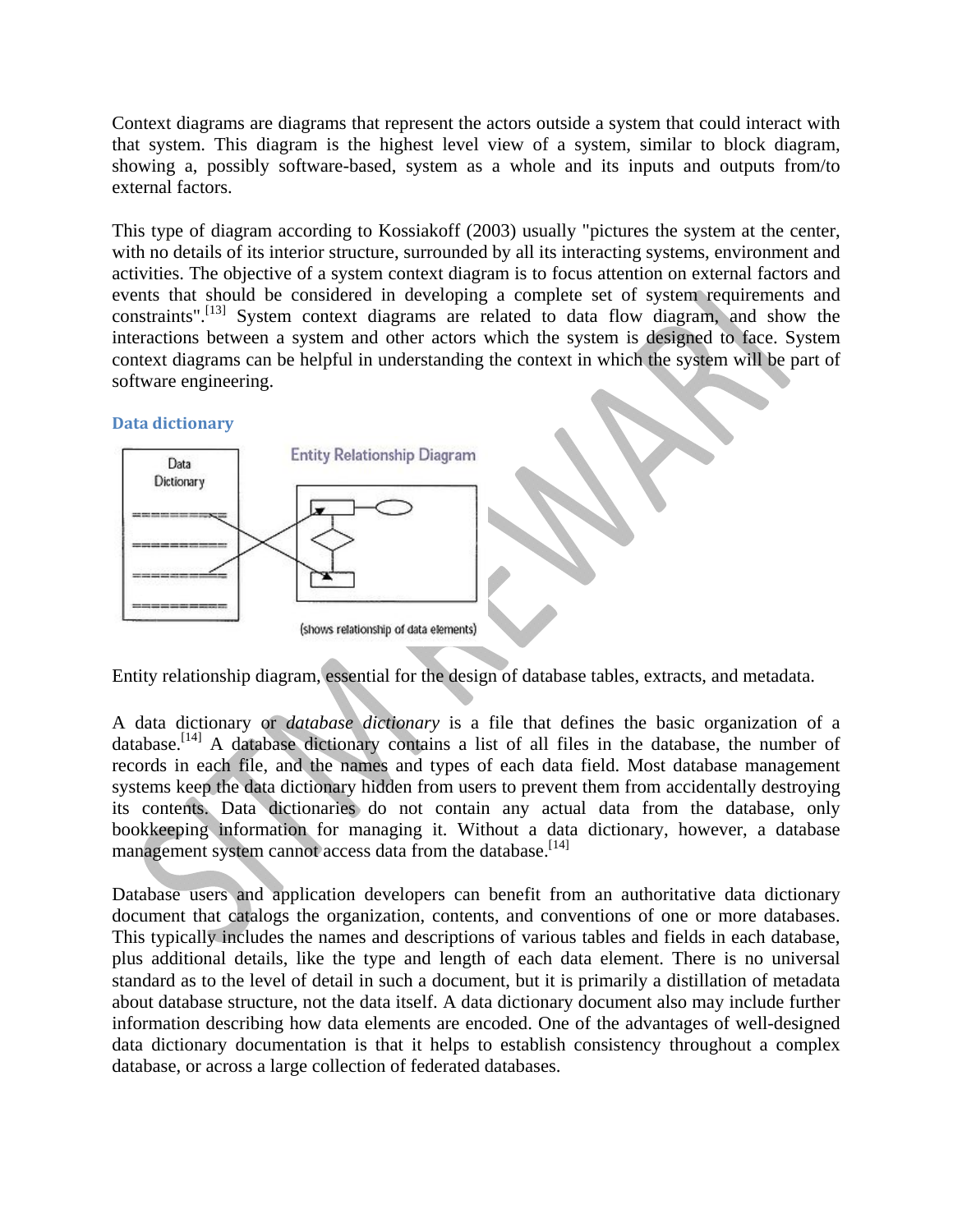#### **Data flow diagrams**



Data flow diagram example.

A data flow diagram (DFD) is a graphical representation of the "flow" of data through an information system. It differs from the system flowchart as it shows the flow of data through processes instead of computer hardware. Data flow diagrams were invented by Larry Constantine, developer of structured design, based on Martin and Estrin's "data flow graph" model of computation.<sup>[18]</sup>

It is common practice to draw a system context diagram first which shows the interaction between the system and outside entities. The DFD is designed to show how a system is divided into smaller portions and to highlight the flow of data between those parts. This context-level data flow diagram is then "exploded" to show more detail of the system being modeled.

Data flow diagrams (DFDs) are one of the three essential perspectives of structured systems analysis and design method (SSADM). The sponsor of a project and the end users will need to be briefed and consulted throughout all stages of a system's evolution. With a data flow diagram, users are able to visualize how the system will operate, what the system will accomplish, and how the system will be implemented. The old system's data flow diagrams can be drawn up and compared with the new system's data flow diagrams to draw comparisons to implement a more efficient system. Data flow diagrams can be used to provide the end user with a physical idea of where the data they input ultimately has an effect upon the structure of the whole system from order to dispatch to recook. How any system is developed can be determined through a data flow diagram.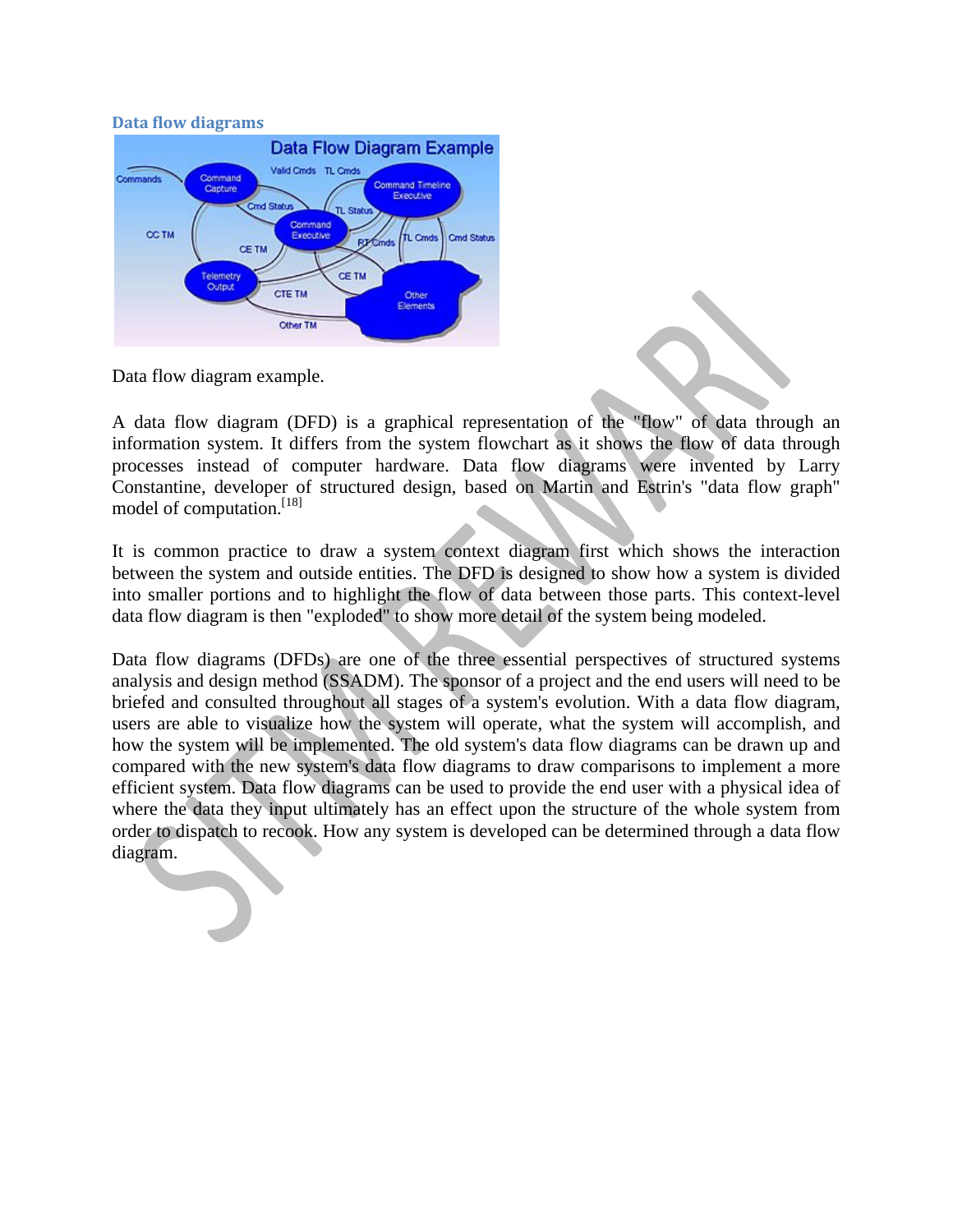## **Structure chart**



A configuration system structure chart.

A structure chart (SC) is a chart that shows the breakdown of the configuration system to the lowest manageable levels. This chart is used in structured programming to arrange the program modules in a tree structure. Each module is represented by a box which contains the name of the modules. The tree structure visualizes the relationships between the modules.

Structure charts are used in structured analysis to specify the high-level design, or architecture, of a computer program. As a design tool, they aid the programmer in dividing and conquering a large software problem, that is, recursively breaking a problem down into parts that are small enough to be understood by a human brain. The process is called top-down design, or functional decomposition. Programmers use a structure chart to build a program in a manner similar to how an architect uses a blueprint to build a house. In the design stage, the chart is drawn and used as a way for the client and the various software designers to communicate. During the actual building of the program (implementation), the chart is continually referred to as the master-plan.

## **Structured design**

Structured design (SD) is concerned with the development of modules and the synthesis of these modules in a so-called "module hierarchy". In order to design optimal module structure and interfaces two principles are crucial:

- *Cohesion* which is "concerned with the grouping of functionally related processes into a particular module", and
- *Coupling* relates to "the flow of information or parameters passed between modules. Optimal coupling reduces the interfaces of modules and the resulting complexity of the software". $\frac{[10]}{[10]}$

Structured design was developed by Larry Constantine in the late 1960s, then refined and published with collaborators in the 1970s;has proposed his own approach which consists of three main objects :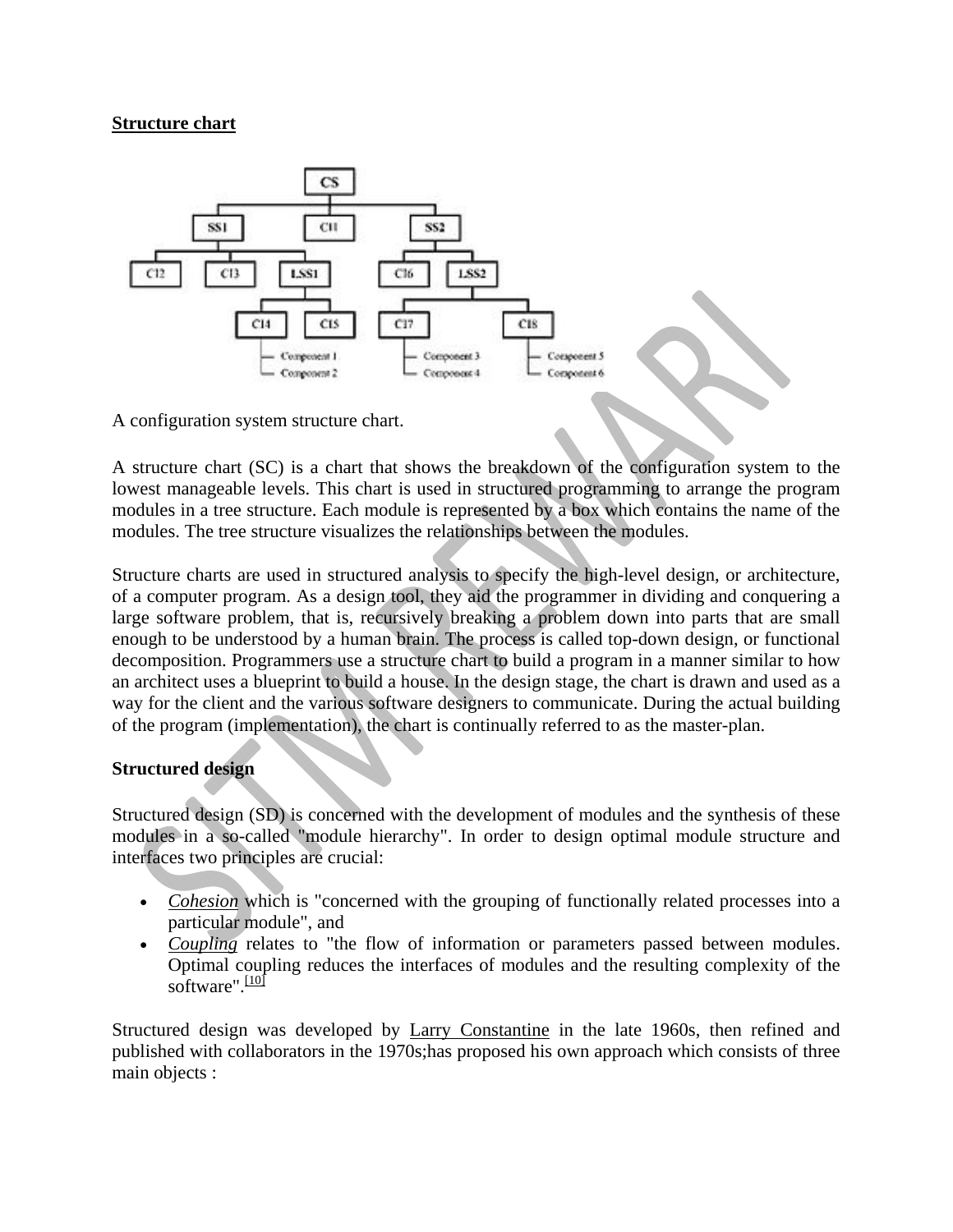- structure charts
- module specifications
- data dictionary.

The structure chart aims to show "the module hierarchy or calling sequence relationship of modules. There is a module specification for each module shown on the structure chart. The module specifications can be composed of pseudo-code or a program design language. The data dictionary is like that of structured analysis. At this stage in the software development lifecycle, after analysis and design have been performed, it is possible to automatically generate data type declarations", and procedure or subroutine templates.

## **Structured query language**

The structured query language (SQL) is a standardized language for querying information from a database. SQL was first introduced as a commercial database system in 1979 and has since been the favorite query language for database management systems running on minicomputers and mainframes. Increasingly, however, SQL is being supported by PC database systems because it supports distributed databases (see definition of distributed database). This enables several users on a computer network to access the same database simultaneously

#### **Process specification**

**Process specification** is a generic term for the specification of a process. Its context is not unique to "business activity" but can be applied to any organizational activity.

Within some structured methods, the capitalized term **Process Specification** refers to a description of the procedure to be followed by an actor within an elementary level business activity, as represented on a process model such as a dataflow diagram or IDEF0 model. A common alias is minispec short for miniature specification.

The process specification defines what must be done in order to transform inputs into outputs. It is a detailed set of instructions outlining a business procedure that each elementary level business activity is expected to carry out. Process specifications are commonly included as an integral component of a requirements document in systems development.

There are a variety of approaches that can be used to produce a process specification including

- decision tables
- structured English (favored technique of most systems analysts)
- pre/post conditions
- use cases, basic course or events/alternate paths in use cases
- flowcharts.
- Nassi–Shneiderman diagram
- UML Activity diagram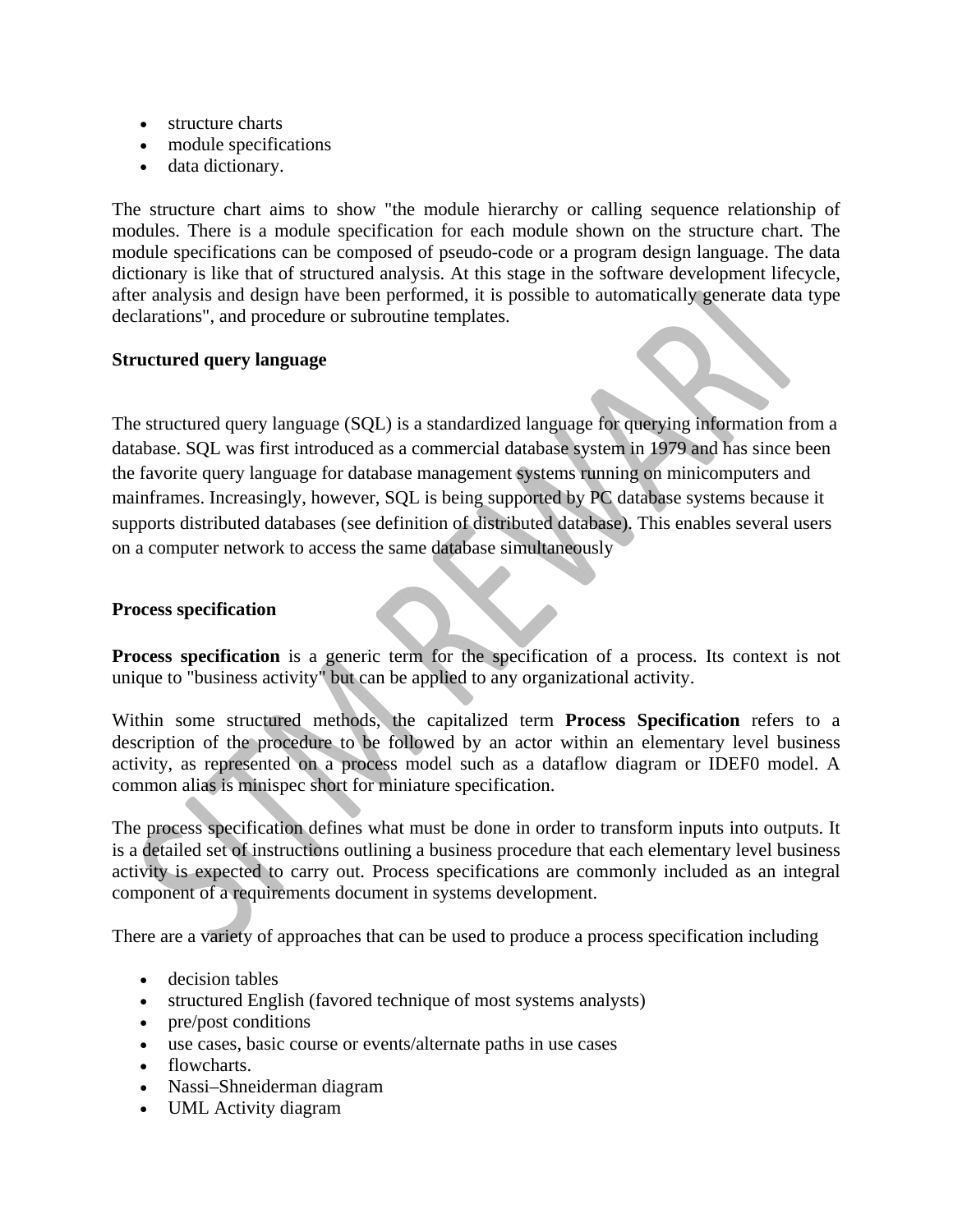The control specification (CSPEC) represents the behavior of the system (at the level from which it has been referenced) in two different ways. The CSPEC contains a state transition diagram that is a sequential specification of behavior. It can also contain a program activation table—a combinatorial specification of behavior. It is now time to consider an example of this important modeling notation for structured analysis.

Figure below depicts a state transition diagram for the level 1 control flow model for SafeHome. The labeled transition arrows indicate how the system responds to events as it traverses the four states defined at this level. By studying the STD, a software engineer can determine the behavior of the system and, more important, can ascertain whether there are "holes" in the specified behavior. For example, the STD indicates that the only transition from the reading user input state occurs when the start/stop switch is encountered and a transition to the monitoring system status state occurs. Yet, there appears to be no way, other than the occurrence of sensor event, that will allow the system to return to reading user input. This is an error in specification and would, we hope, be uncovered during review and corrected.



**Data dictionary** 

 $\bullet$ 

A **data dictionary** is a collection of descriptions of the **data** objects or items in a **data** model for the benefit of programmers and others who need to refer to them. A first step in analyzing a system of objects with which users interact is to identify each object and its relationship to other objects

A **data dictionary**, or metadata repository, as defined in the *IBM Dictionary of Computing*, is a "centralized repository of information about data such as meaning, relationships to other data,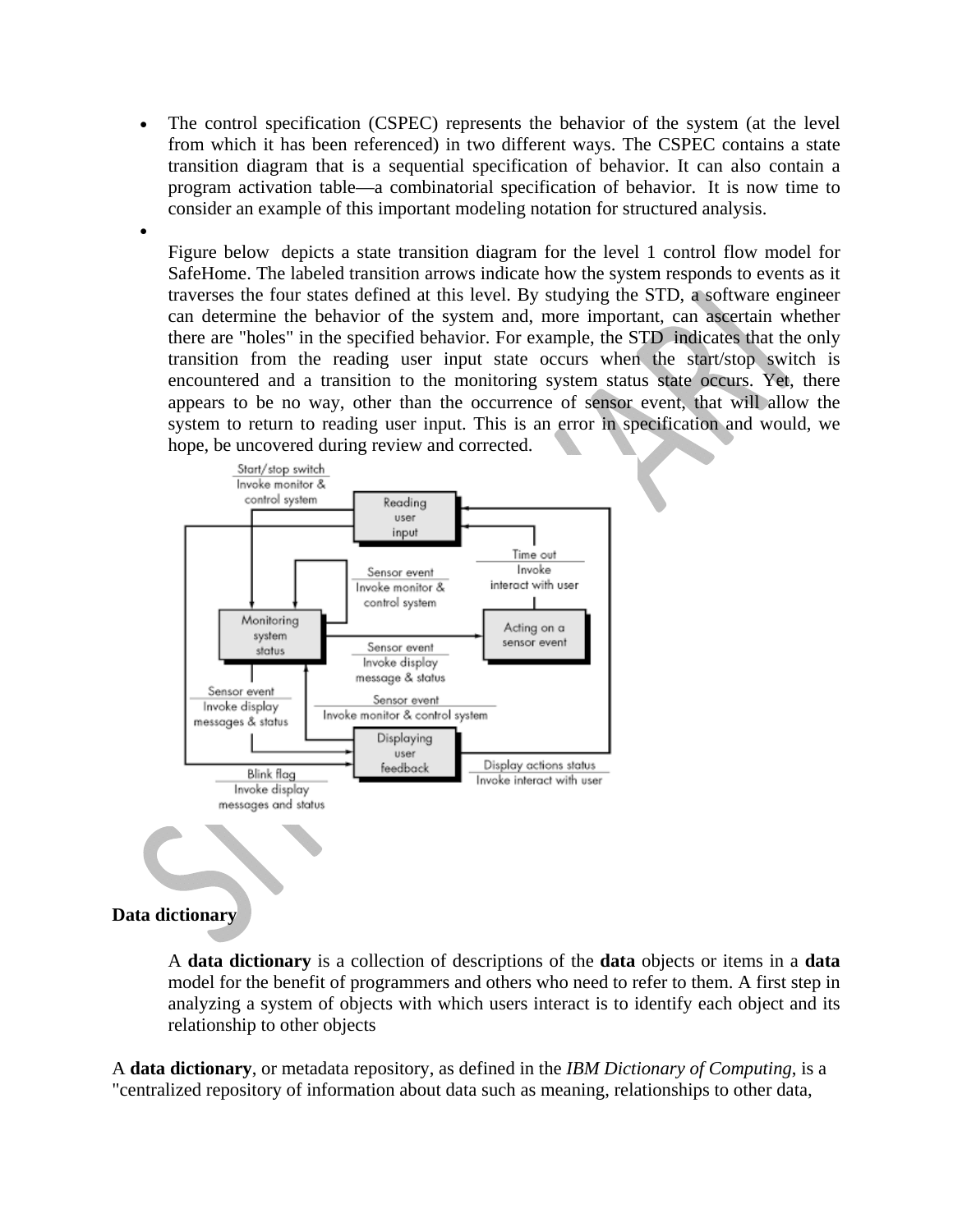origin, usage, and format." *Oracle* defines it as a collection of tables with metadata. The term can have one of several closely related meanings pertaining to databases and database management systems (DBMS):

- A document describing a database or collection of databases
- An integral component of a DBMS that is required to determine its structure
- A piece of middleware that extends or supplants the native data dictionary of a DBMS

#### **Software Engineering-Design Heuristics For Effective Modularity**

Once program structure has been developed, effective modularity can be achieved by applying the design concepts introduced earlier in this chapter. The program structure can be manipulated according to the following set of heuristics:

**1.** Evaluate the "first iteration" of the program structure to reduce coupling and improve cohesion. Once the program structure has been developed, modules may be exploded or imploded with an eye toward improving module independence. An exploded module becomes two or more modules in the final program structure.

An imploded module is the result of combining the processing implied by two or more modules. An exploded module often results when common processing exists in two or more modules and can be redefined as a separate cohesive module. When high coupling is expected, modules can sometimes be imploded to reduce passage of control, reference to global data, and interface complexity.



**2.** Attempt to minimize structures with high fan-out; strive for fan-in as depth increases. The structure shown inside the cloud in figure does not make effective use of factoring. All modules are "pancaked" below a single control module. In general, a more reasonable distribution of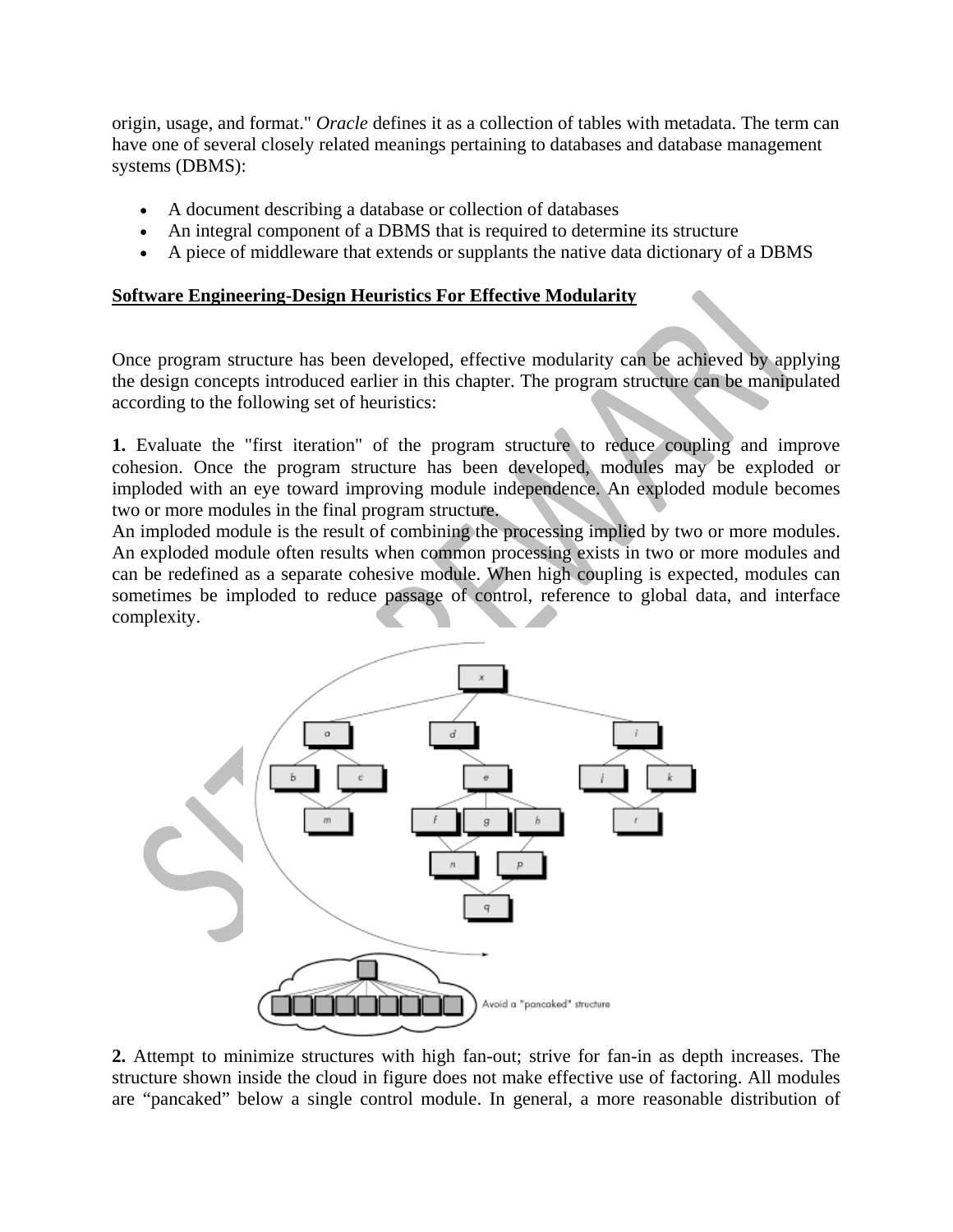control is shown in the upper structure. The structure takes an oval shape, indicating a number of layers of control and highly utilitarian modules at lower levels.

**3.** Keep the scope of effect of a module within the scope of control of that module. The scope of effect of module e is defined as all other modules that are affected by a decision made in module e. The scope of control of module e is all modules that are subordinate and ultimately subordinate to module e. Referring to figure, if module e makes a decision that affects module r, we have a violation of this heuristic, because module r lies outside the scope of control of module e.

**4.** Evaluate module interfaces to reduce complexity and redundancy and improve consistency. Module interface complexity is a prime cause of software errors .Interfaces should be designed to pass information simply and should be consistent with the function of a module. Interface inconsistency (i.e., seemingly unrelated data passed via an argument list or other technique) is an indication

of low cohesion. The module in question should be reevaluated.

**5.** Define modules whose function is predictable, but avoid modules that are overly restrictive. A module is predictable when it can be treated as a black box; that is, the same external data will be produced regardless of internal processing details. Modules that have internal "memory" can be unpredictable unless care is taken in their use.

A module that restricts processing to a single subfunction exhibits high cohesion and is viewed with favor by a designer. However, a module that arbitrarily restricts the size of a local data structure, options within control flow, or modes of external interface will invariably require maintenance to remove such restrictions.

**6**. Strive for "controlled entry" modules by avoiding "pathological connections." This design heuristic warns against content coupling. Software is easier to understand and therefore easier to maintain when module interfaces are constrained and controlled. Pathological connection refers to branches or references into the middle of a module.

## **Software Design Documentation (SDD)**

The information that the software design document should describe depends on various factors including the type of software being developed and the approach used in its development. A number of standards have been suggested to develop a software design document. However, the most widely used standard is by IEEE, which acts as a general framework. This general framework can be customized and adapted to meet the needs of a particular organization. This template consists of several sections, which are listed below.

1. **Scope:** Identifies the release or version of the system being designed. The system is divided into modules; the relationship between them and functionalities will be defined. Every iteration of the SDD document describes and identifies the software modules to be added or changed in a release.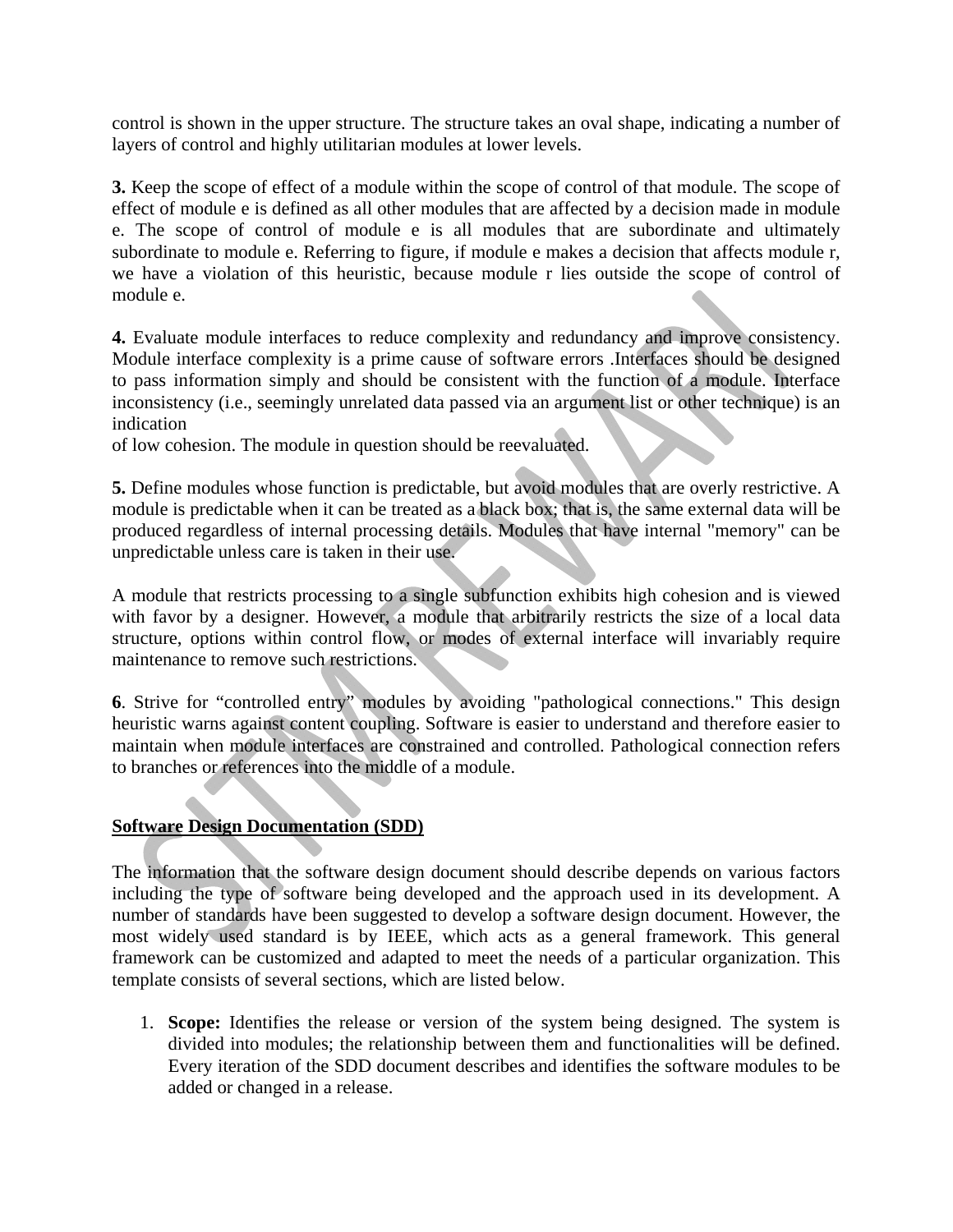- 2. **References:** Lists references (both hardware and software documents and manuals) used in the creation of the SDD that may be of use to the designer, programmer, user, or management personnel. This document is also considered useful for the readers of the document. In this section, any references made to the other documents including references to related project documents, especially the SRS are also listed. The existing software documentation (if any) is also listed.
- 3. **Definition:** Provides a glossary of technical terms used in the document along with their definitions.
- 4. **Purpose:** States the purpose of this document and its intended audience. This is meant primarily for individuals who will be implementing the system.
- 5. **Design description information content:** Consists of the following subsections.

. **Introduction:** Since SDD represents the software design that is to be implemented, it should describe the design entities into which the system has been partitioned along with their significant properties and relationships.

- 1. **Design entity:** It is a software design component that is different from other design entities in terms of structure and function. The objective of creating design entities is to partition the system into a set of components that can be implemented and modified independently. Note that each design entity is assigned with a unique name and serves a specific purpose and function but all possess some common characteristics.
- 2. **Design entity attributes:** They are properties of the design entity and provide some factual information regarding the entity. Every attribute has an attached description, which includes references and design considerations.

| <b>Attributes</b>   | <b>Description</b>                      |  |
|---------------------|-----------------------------------------|--|
| Identification      | Identifies name of the entity. All the  |  |
|                     | entities have a unique name.            |  |
| <b>Type</b>         | Describes the kind of entity. This      |  |
|                     | specifies the nature of the entity.     |  |
| <b>Purpose</b>      | Specifies why the entity exists.        |  |
| <b>Function</b>     | Specifies what the entity does.         |  |
| <b>Subordinates</b> | Identifies sub-ordinate entity of an    |  |
|                     | entity.                                 |  |
| Dependencies        | Describes relationships that exist      |  |
|                     | between one entity and other entities.  |  |
| <b>Interface</b>    | Describes how entities interact among   |  |
|                     | themselves.                             |  |
| <b>Resources</b>    | Describes elements used by the entity   |  |
|                     | that are external to the design.        |  |
| Processing          | Specifies rules used to achieve the     |  |
|                     | specified functions.                    |  |
| Data                | Identifies data elements that form part |  |
|                     | of the internal entity.                 |  |

## **Table Attributes and Description**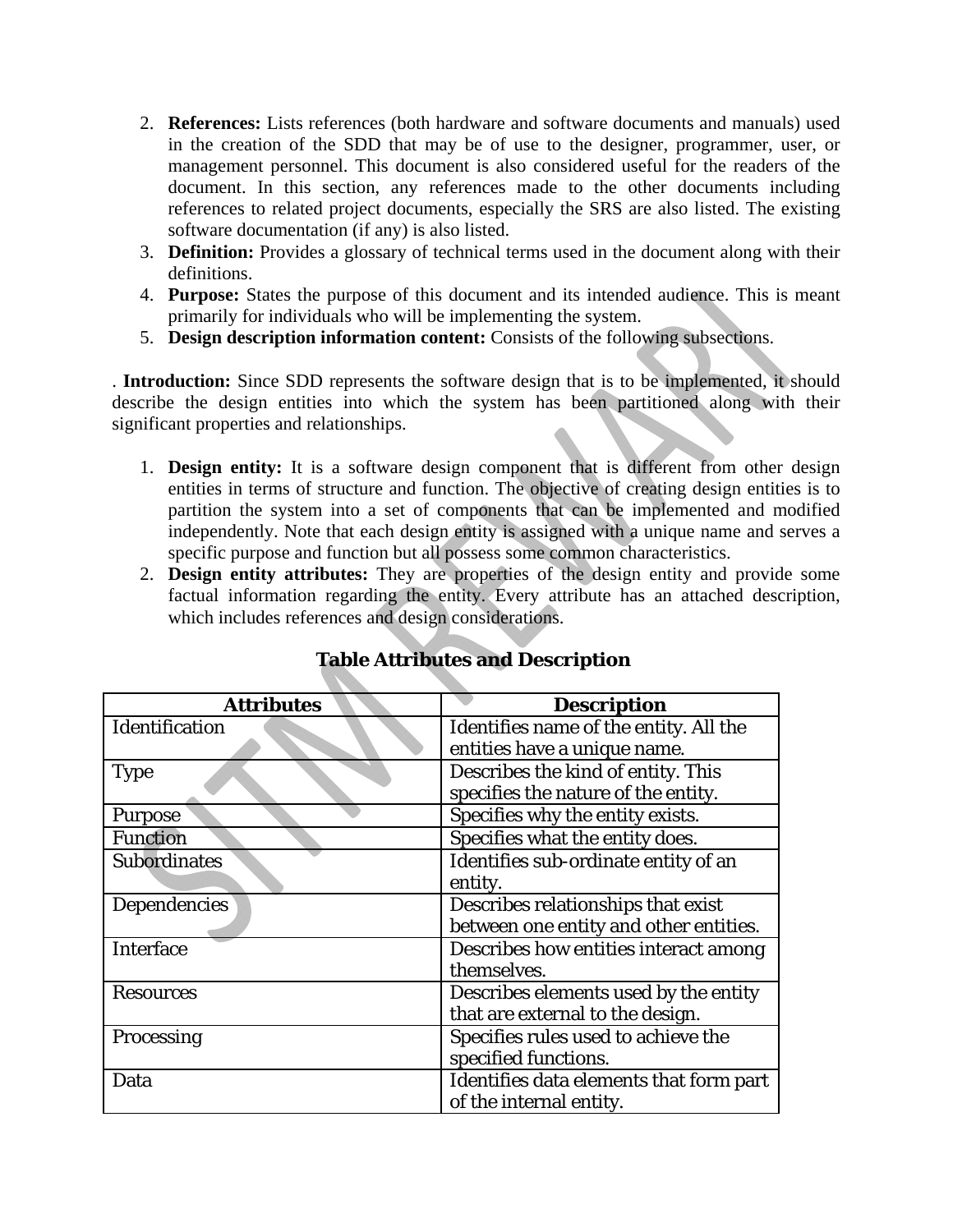**6. Design description organization:** Consists of the following subsection.

**7. Design views:** They describe the software design in a comprehensive manner so that the process of information access and integration is simplified. The design of software can be viewed in multiple ways and each design view describes a distinct aspect of the system. Table lists various design views and their attributes.

dia.

| <b>Design View</b>    | <b>Description</b>        | <b>Attribute</b>                |
|-----------------------|---------------------------|---------------------------------|
| Decomposition         | Partitions the system     | Identification, type, purpose,  |
| description           | into design entities.     | function, and subordinate       |
| Dependency            | Describes relationships   | Identification, type, purpose,  |
| description           | between entities.         |                                 |
|                       |                           | dependencies, and resources     |
| Interface description | Consists of list that is  | Identification, function and    |
|                       | required by the           |                                 |
|                       | stakeholders (designers,  | interfaces                      |
|                       | developers, and testers)  |                                 |
|                       | in order to design        |                                 |
|                       | entities.                 |                                 |
| Detail description    | Describesinternal details | Identification, processing, and |
|                       | of the design entity.     | data                            |

## **Table Design Views and their Description**

## **Software quality**

In the context of software engineering, **software quality** refers to two related but distinct notions that exist wherever quality is defined in a business context:

- Software functional quality reflects how well it complies with or conforms to a given design, based on functional requirements or specifications. That attribute can also be described as the fitness for purpose of a piece of software or how it compares to competitors in the marketplace as a worthwhile product;
- Software structural quality refers to how it meets non-functional requirements that support the delivery of the functional requirements, such as robustness or maintainability, the degree to which the software was produced correctly.

Structural quality is evaluated through the analysis of the software inner structure, its source code, at the unit level, the technology level and the system level, which is in effect how its architecture adheres to sound principles of software architecture outlined in a paper on the topic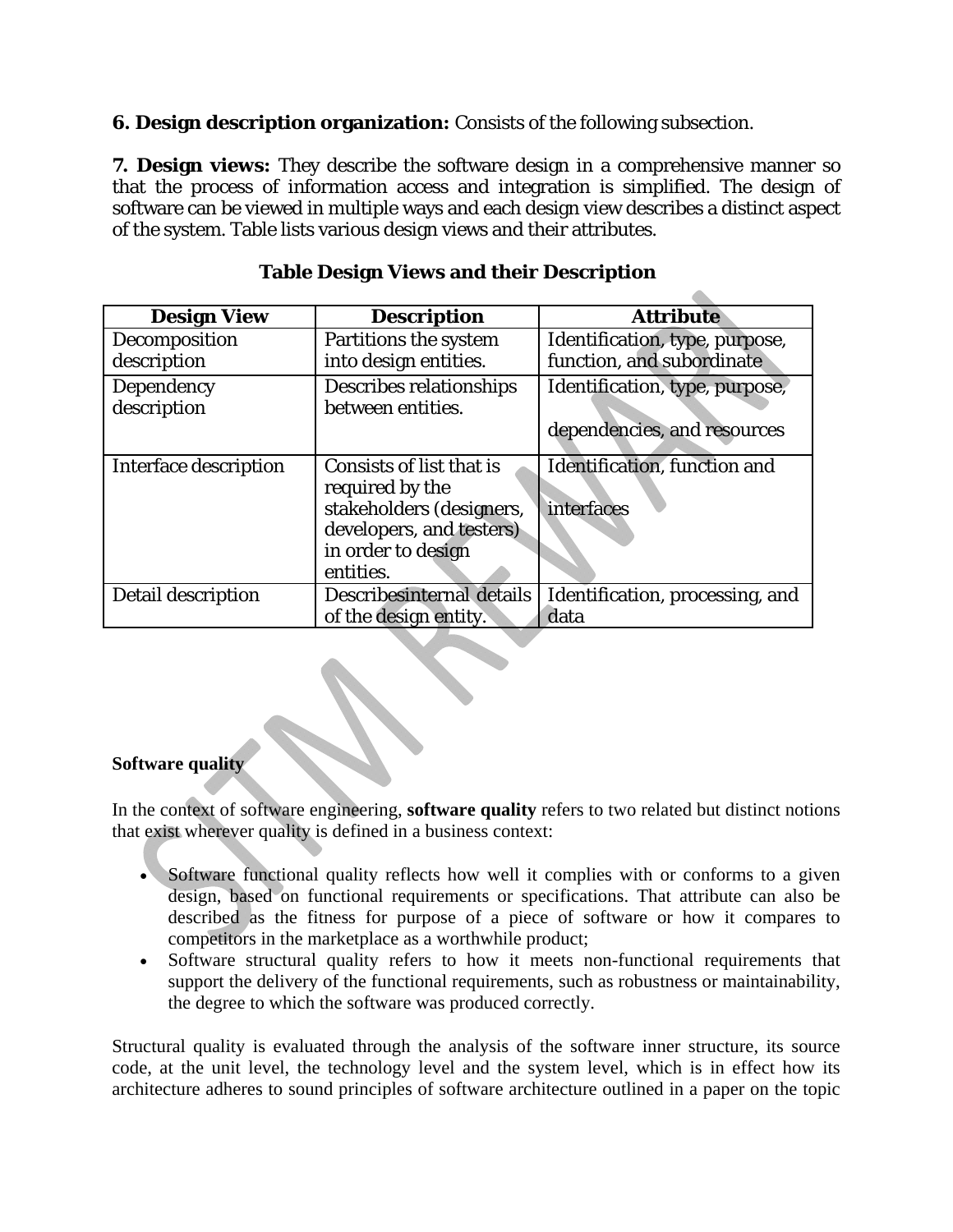by OMG. In contrast, functional quality is typically enforced and measured through software testing.

In the context of software engineering, **software quality** measures how well software is designed (*quality of design*), and how well the software conforms to that design (*quality of conformance*), although there are several different definitions. It is often described as the 'fitness for purpose' of a piece of software.

Whereas *quality of conformance* is concerned with implementation (see Software Quality Assurance), *quality of design* measures how valid the design and requirements are in creating a worthwhile product

One of the challenges of software quality is that "everyone feels they understand it".

Software quality may be defined as conformance to explicitly stated functional and performance requirements, explicitly documented development standards and implicit characteristics that are expected of all professionally developed software.

The three key points in this definition:

1. Software requirements are the foundations from which quality is measured.

Lack of conformance to requirement is lack of quality.

2. Specified standards define a set of development criteria that guide the manager is software engineering.

If criteria are not followed lack of quality will usually result.

3. A set of implicit requirements often goes unmentioned, for example ease of use, maintainability etc.

If software confirms to its explicit requirement but fails to meet implicit requirements, software quality is suspected.

A definition in Steve McConnell's *Code Complete* divides software into two pieces: **internal** and **external quality characteristics**. External quality characteristics are those parts of a product that face its users, where internal quality characteristics are those that do not.

Another definition by Dr. Tom DeMarco says "a product's quality is a function of how much it changes the world for the better." This can be interpreted as meaning that user satisfaction is more important than anything in determining software quality.

## **Software product quality**

• Correctness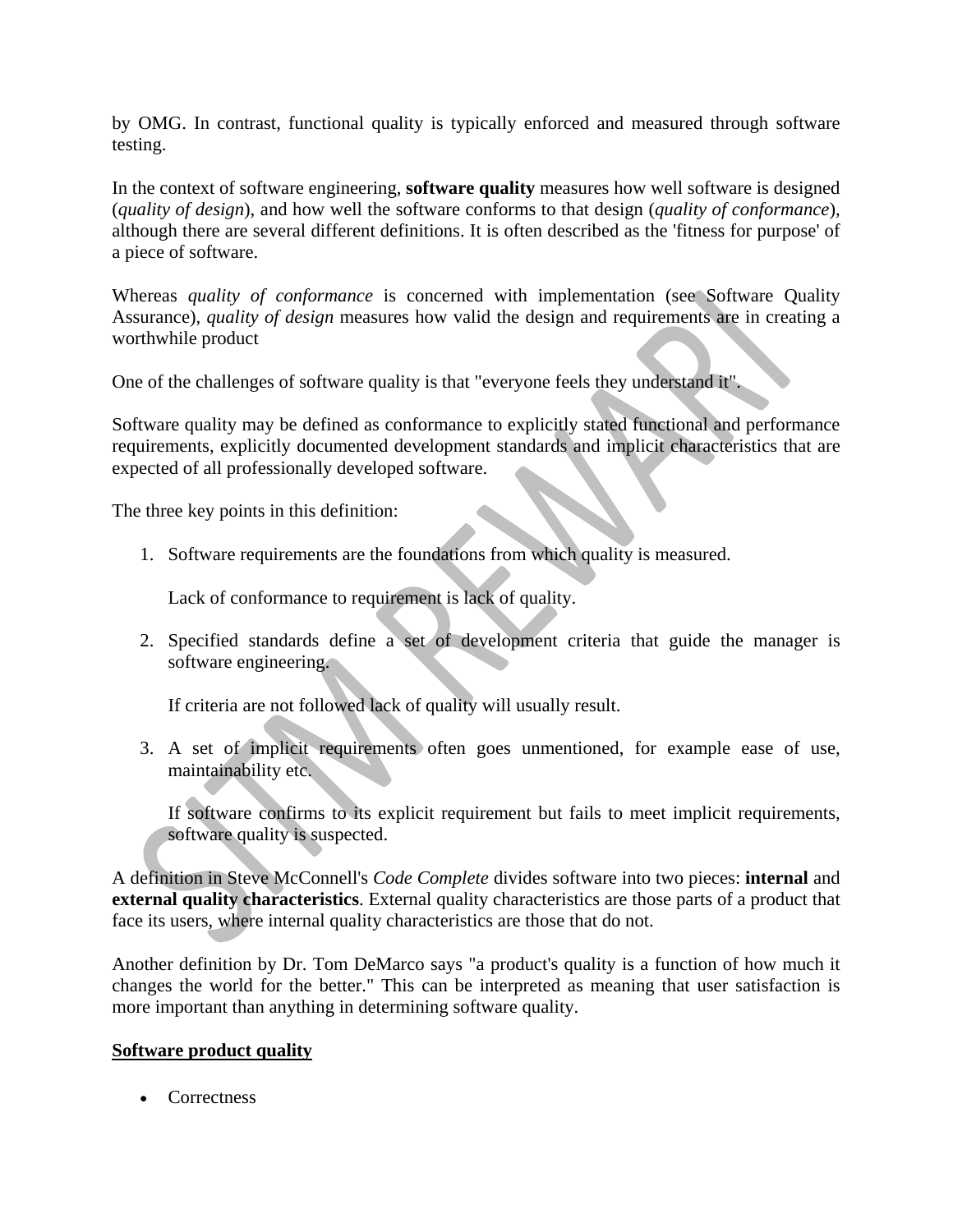- Product quality
	- o conformance to requirements or program specification; related to Reliability
- Scalability
- Completeness
- Absence of bugs
- Fault-tolerance
	- o Extensibility
		- o Maintainability
	- Documentation

The Consortium for IT Software Quality (CISQ) was launched in 2009 to standardize the measurement of software product quality. The Consortium's goal is to bring together industry executives from Global 2000 IT organizations, system integrators, outsourcers, and package vendors to jointly address the challenge of standardizing the measurement of IT software quality and to promote a market-based ecosystem to support its deployment.

# **Software reliability**

Software **reliability** is an important facet of software quality. It is defined as "the probability of failure-free operation of a computer program in a specified environment for a specified time".

One of reliability's distinguishing characteristics is that it is objective, measurable, and can be estimated, whereas much of software quality is subjective criteria. This distinction is especially important in the discipline of Software Quality Assurance. These measured criteria are typically called software metrics.

## **Goal of reliability**

The need for a means to objectively determine software reliability comes from the desire to apply the techniques of contemporary engineering fields to the development of software. That desire is a result of the common observation, by both lay-persons and specialists, that computer software does not work the way it ought to. In other words, software is seen to exhibit undesirable behaviour, up to and including outright failure, with consequences for the data which is processed, the machinery on which the software runs, and by extension the people and materials which those machines might negatively affect. The more critical the application of the software to economic and production processes, or to life-sustaining systems, the more important is the need to assess the software's reliability.

## **Reliability in program development**

#### *Requirements*

A program cannot be expected to work as desired if the developers of the program do not, in fact, know the program's desired behavior in advance, or if they cannot at least determine its desired behaviour in parallel with development, in sufficient detail. What level of detail is considered sufficient is hotly debated. The idea of perfect detail is attractive, but may be impractical, if not actually impossible. This is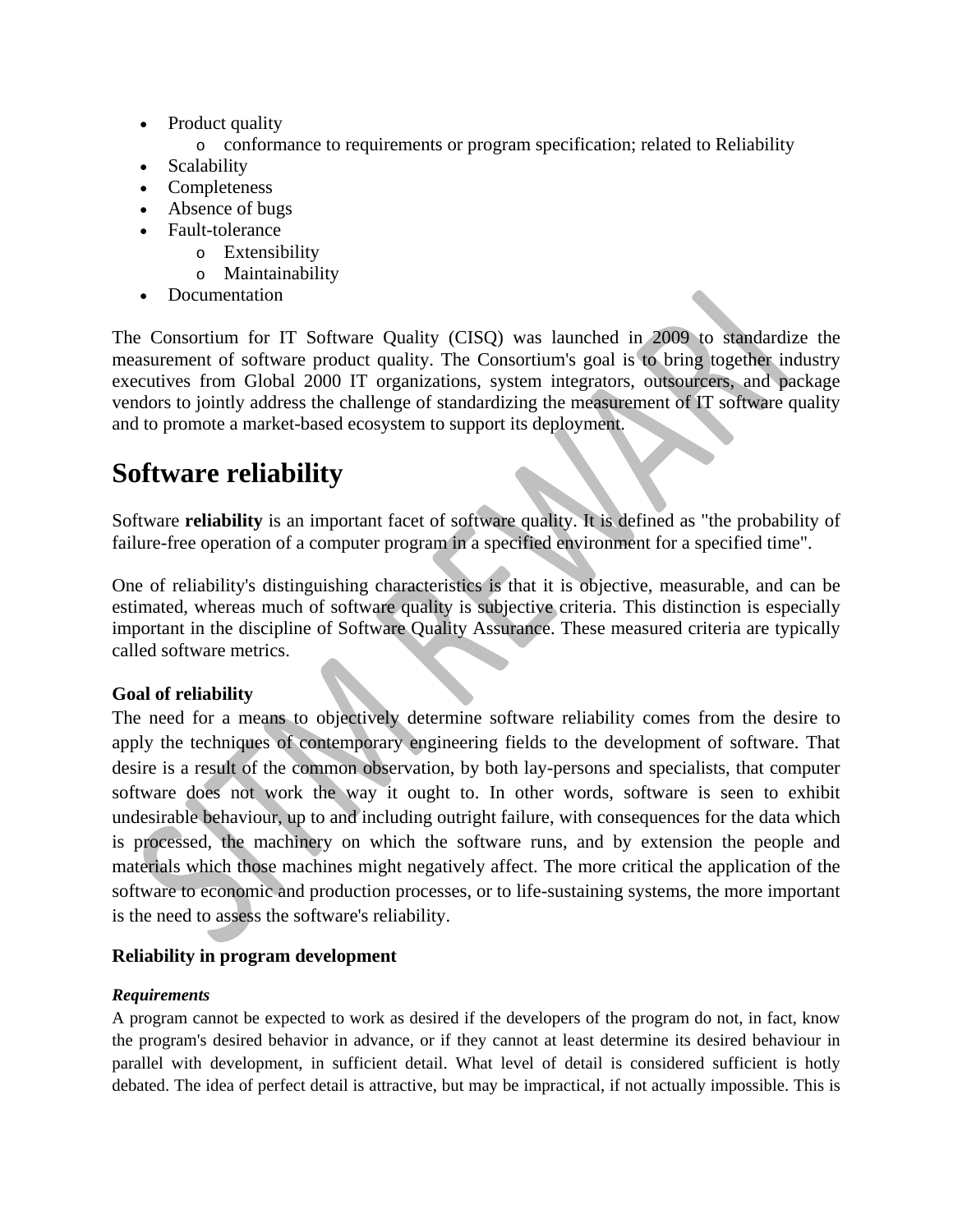because the desired behavior tends to change as the possible range of the behaviour is determined through actual attempts, or more accurately, failed attempts, to achieve it.

#### *Design*

While requirements are meant to specify what a program should do, design is meant, at least at a high level, to specify how the program should do it. The usefulness of design is also questioned by some, but those who look to formalize the process of ensuring reliability often offer good software design processes as the most significant means to accomplish it. Software design usually involves the use of more abstract and general means of specifying the parts of the software and what they do. As such, it can be seen as a way to break a large program down into many smaller programs, such that those smaller pieces together do the work of the whole program.

## *Programming*

The history of computer programming language development can often be best understood in the light of attempts to master the complexity of computer programs, which otherwise becomes more difficult to understand in proportion (perhaps exponentially) to the size of the programs. (Another way of looking at the evolution of programming languages is simply as a way of getting the computer to do more and more of the work, but this may be a different way of saying the same thing). Lack of understanding of a program's overall structure and functionality is a sure way to fail to detect errors in the program, and thus the use of better languages should, conversely, reduce the number of errors by enabling a better understanding.

## *Software Build and Deployment*

Many programming languages such as C and Java require the program "source code" to be translated in to a form that can be executed by a computer. This translation is done by a program called a compiler. Additional operations may be involved to associate, bind, link or package files together in order to create a usable runtime configuration of the software application. The totality of the compiling and assembly process is generically called "building" the software.

The software build is critical to software quality because if any of the generated files are incorrect the software build is likely to fail. And, if the incorrect version of a program is inadvertently used, then testing can lead to false results.